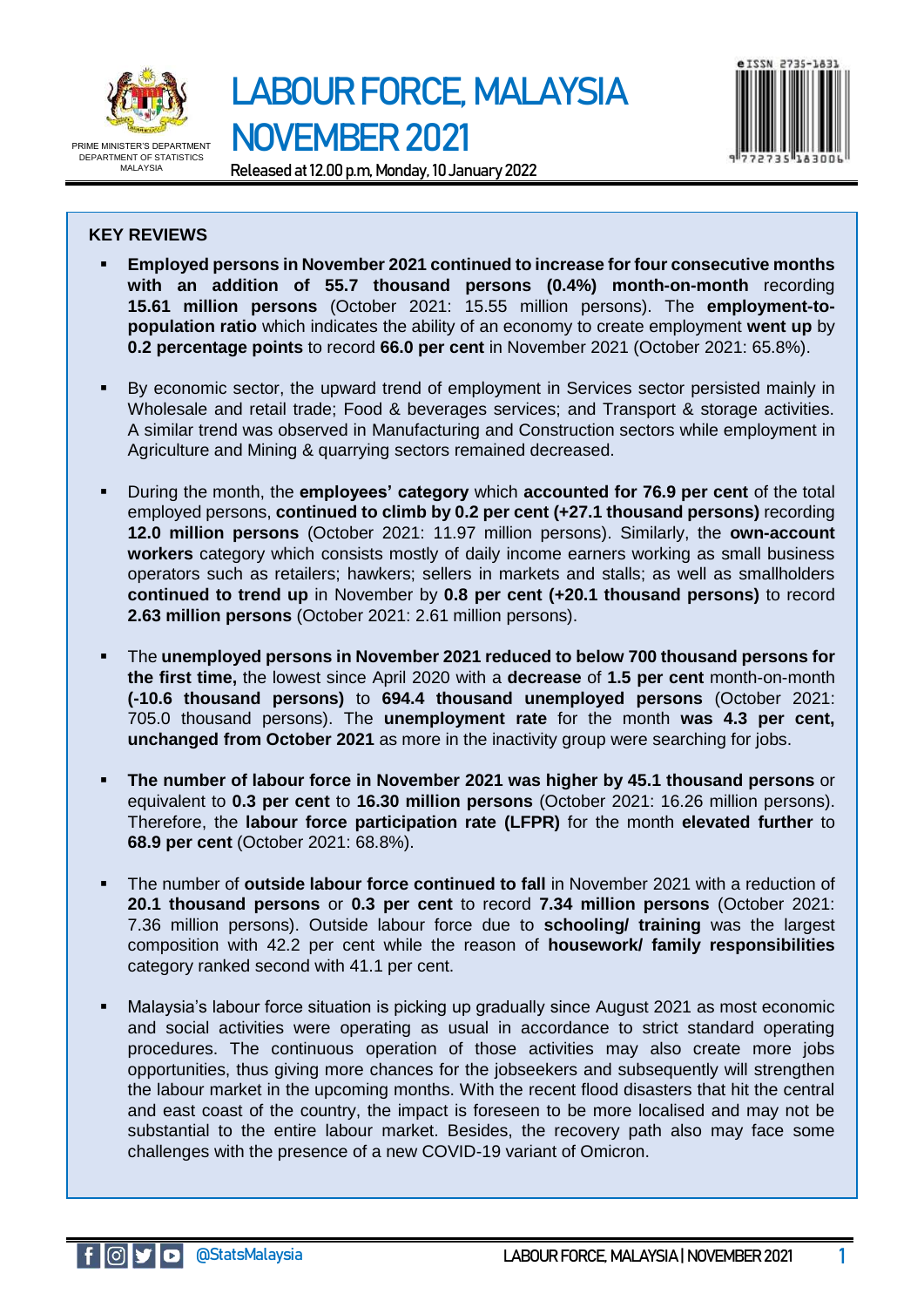#### **THE LABOUR FORCE SITUATION IN NOVEMBER 2021 HOLDS STEADY WITH THE CONTINUING EMPLOYMENT GROWTH AND REDUCING NUMBER OF UNEMPLOYED PERSONS AS THE REVIVAL OF MORE ECONOMIC AND SOCIAL ACTIVITIES HAS STIMULATED A POSITIVE VIBE TO THE LABOUR MARKET**

November 2021 saw another five states namely Perlis, Perak, Pulau Pinang, Sabah and Kedah had moved into Phase 4 of the National Recovery Plan (NRP) effective from 8 November 2021 except for Kelantan and Sarawak which were still in Phase 3. As more states moving to the next phase of the NRP, more business and social activities were resumed with longer business hours, thus contributing to the creation of more job opportunities especially in Wholesale and retails, as well as Accommodation and Food & beverages activities. In the meantime, as of 30 November 2021, completed overall vaccination has reached 77.8 per cent with adults covered at 98.3 per cent<sup>1</sup>. Furthermore, an additional booster dose of vaccination to ensure optimal protection against the COVID-19 infection has been introduced starting from 13 October 2021. This booster dose has reached an average of 70,000 doses daily during the month. Additionally, the average number of daily COVID-19 cases has also been reduced to 5,000 cases as against 7,000 cases in the previous month.

These encouraging circumstances, also had resulted in more travelling activities domestically and abroad during the month, hence influencing the labour market in November 2021. Therefore, the labour force situation in November 2021 held steady with the continuing employment growth and reducing number of unemployed persons as the revival of more economic and social activities has stimulated a positive vibe to the labour market. Meanwhile, the Leading Index (LI) increased by 0.3 per cent as compared to a year ago (September 2021: 0.6%) which anticipated a more promising outlook in the near term if gradual normality of economic activities preserves. Meanwhile, month-on-month comparison recorded a decrease of 0.9 per cent in LI (September 2021: 4.0%). In addition, the monthly external trade indicators portrayed that exports registered a month-on-month negative growths of 1.9 per cent (October 2021: 3.2%) while imports continued to expand by 5.9 per cent (October 2021: 4.1%).

The **Labour Force Report for November 2021** describes the labour supply situation as the country entered the various phases of the NRP. The report also elaborates on the month-on-month changes to examine the immediate effects of the NRP to rejuvenate the economy while containing the spread of COVID-19. Users are advised to interpret the monthly statistics with caution since they are non-seasonally adjusted. In addition, annual changes from the same month of the previous year are also reported.

#### **Employed persons in November 2021 continued to increase for four consecutive months**

**Employed persons in November 2021 continued to increase for four consecutive months with an addition of 55.7 thousand persons (0.4%) month-on-month** recording **15.61 million persons** (October 2021: 15.55 million persons). Similarly, year-on-year, the number of employed persons was on an increasing trend, adding up by 414.2 thousand persons or 2.7 per cent (November 2020: 15.20 million persons).

By economic sector, the upward trend of employment in Services sector persisted mainly in Wholesale and retail trade; Food & beverages services; and Transport & storage activities. A similar trend was observed in Manufacturing and Construction sectors while employment in Agriculture and Mining & quarrying sectors remained decreased. In addition, it was witnessed that labour demand increased in line with the resumption of economic activities. This includes the tourism-related sectors such as Accommodation and Arts, entertainment & recreational activities. Besides, a promising economic outlook also may prompt people to search for a better job.

 $\overline{a}$ <sup>1</sup> *https://covid-19.moh.gov.my/terkini/2021/11/situasi-terkini-covid-19-di-malaysia-sehingga-30112021*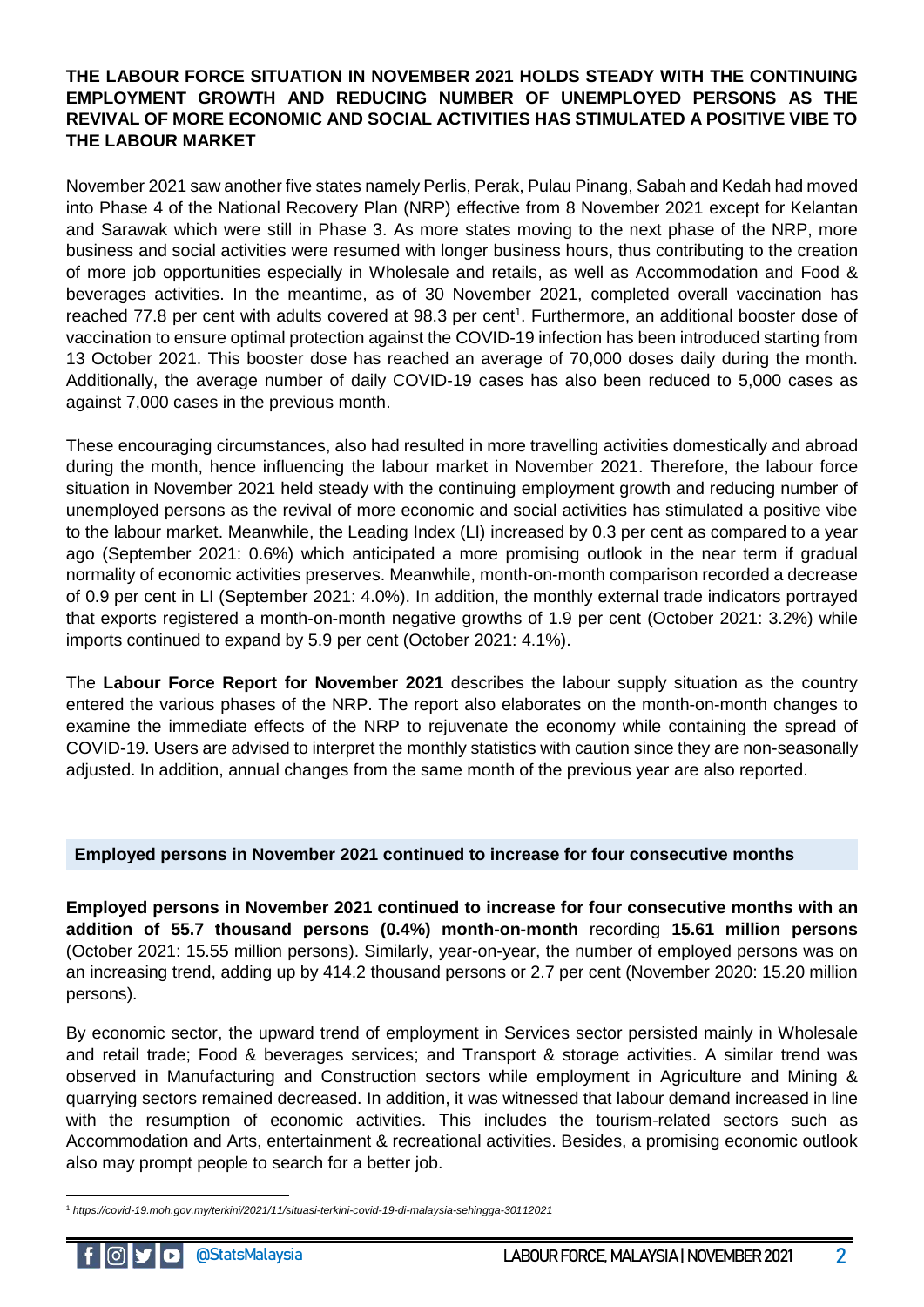The **employment-to-population ratio** which indicates the ability of an economy to create employment **went up** by **0.2 percentage points** to record **66.0 per cent** in November 2021 (October 2021: 65.8%). In comparison with one year earlier, the ratio ascended by 0.9 percentage points (November 2020: 65.1%). **[Chart 1]**



**Chart 1:** Employed persons and employment-to-population ratio, January 2018 - November 2021

During the month, the **employees' category** which **accounted for 76.9 per cent** of the total employed persons, **continued to climb** by **0.2 per cent (+27.1 thousand persons)** recording **12.0 million persons** (October 2021: 11.97 million persons). Similarly, the **own-account workers** category which consists mostly of daily income earners working as small business operators such as retailers; hawkers; sellers in markets and stalls; as well as smallholders **continued to trend up** in November by **0.8 per cent (+20.1 thousand persons)** to record **2.63 million persons** (October 2021: 2.61 million persons). The positive growth in both categories sustained, and thus reflecting the continuity of the business activities during the month. **[Chart 2]**



**Chart 2:** Employed person by status in employment, October and November 2021

**The number of employed persons who were temporarily not working** during the month **continued to register a negative growth** for the second month to **112.2 thousand persons** as compared to 122.7 thousand persons in the preceding month. Year-on-year comparison, this category recorded a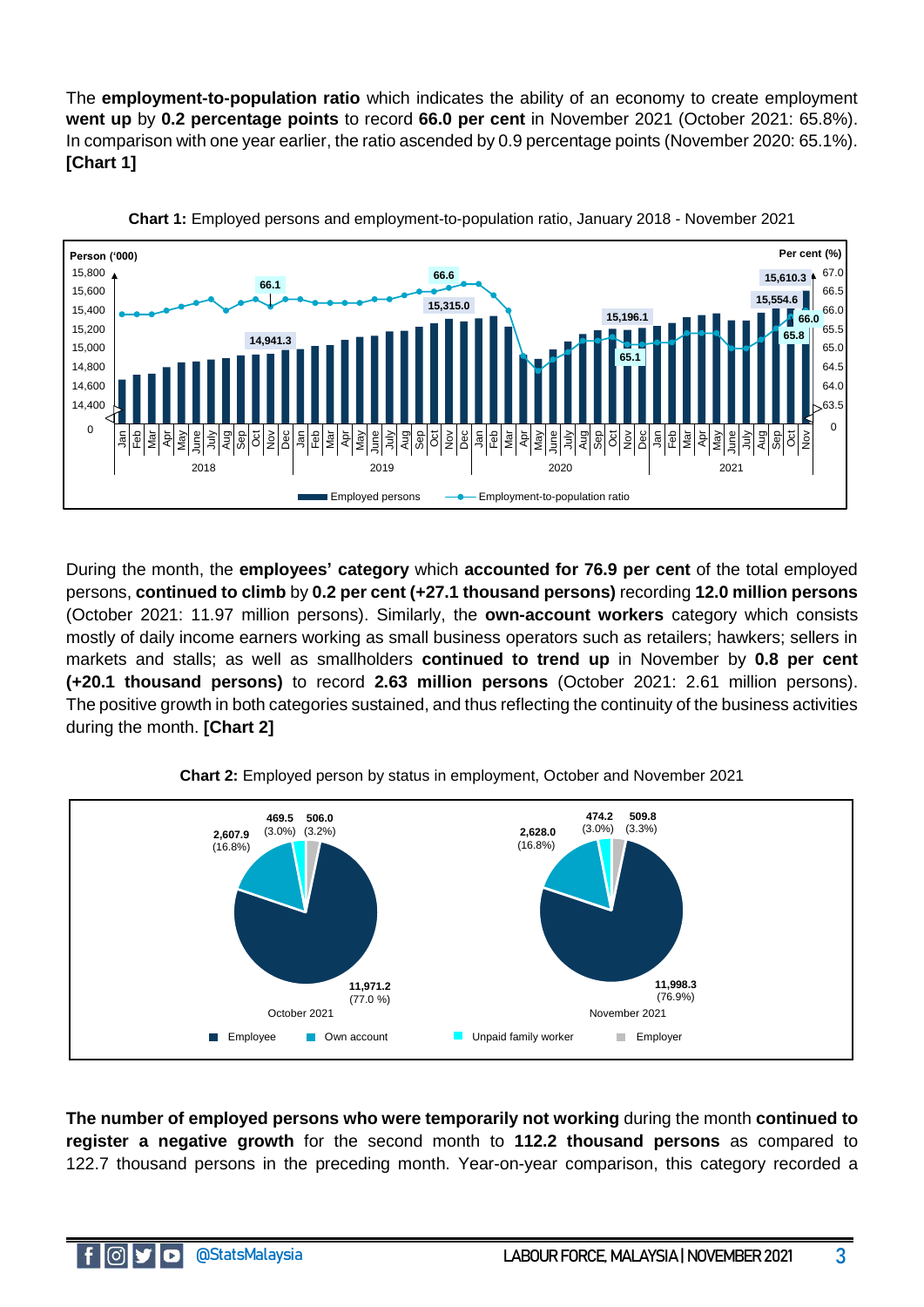reduction of 29.8 thousand persons (November 2020: 142.0 thousand persons). This group of persons, who were most likely not able to work was not categorised as unemployed as they had work to return to.

#### **Number of unemployed reduced to below 700 thousand persons for the first time**

The **unemployed persons in November 2021 reduced to below 700 thousand persons for the first time,** the lowest since April 2020, with a **decrease** of **1.5 per cent** month-on-month **(-10.6 thousand persons)** to **694.4 thousand unemployed persons** (October 2021: 705.0 thousand persons). The **unemployment rate** for the month **was 4.3 per cent, unchanged from October 2021** as more in the inactivity group were searching for jobs.

By comparing with the same month of the previous year, the unemployment rate dropped by 0.5 percentage points (November 2020: 4.8%) while the number of unemployed persons fell by 9.2 per cent or equivalent to 70.0 thousand persons (November 2020: 764.4 thousand persons). **[Chart 3]**



**Chart 3:** Unemployed persons and unemployment rate, 1982 - 2020 and January 2020 - November 2021

In terms of the unemployment category, **83.8 per cent** of the total unemployed persons were the **actively unemployed** or those who were available for work and were actively seeking jobs. This category **declined** by **1.3 per cent** or **7.8 thousand persons** to register **581.8 thousand persons** (October 2021: 589.5 thousand persons). By duration of the unemployment, **55.7 per cent** were the **unemployed persons for less than three months** while 7.8 per cent were those who were in long-term unemployment of more than a year<sup>2</sup>. For those who believed that there were no jobs available or were **inactively unemployed**, the number **dropped** by **2.5 per cent** or **2.8 thousand persons** to **112.6 thousand persons** (October 2021: 115.4 thousand persons). **[Chart 4]**

 $\overline{a}$ <sup>2</sup> Referring to people who have been unemployed for one year or longer (Source: KILM 11: long-term Unemployment)<br>https://www.ilo.org/wcmsp5/groups/public/---dgreports/---stat/documents/publication/wcms 422451.pdf) [https://www.ilo.org/wcmsp5/groups/public/---dgreports/---stat/documents/publication/wcms\\_422451.pdf\)](https://www.ilo.org/wcmsp5/groups/public/---dgreports/---stat/documents/publication/wcms_422451.pdf)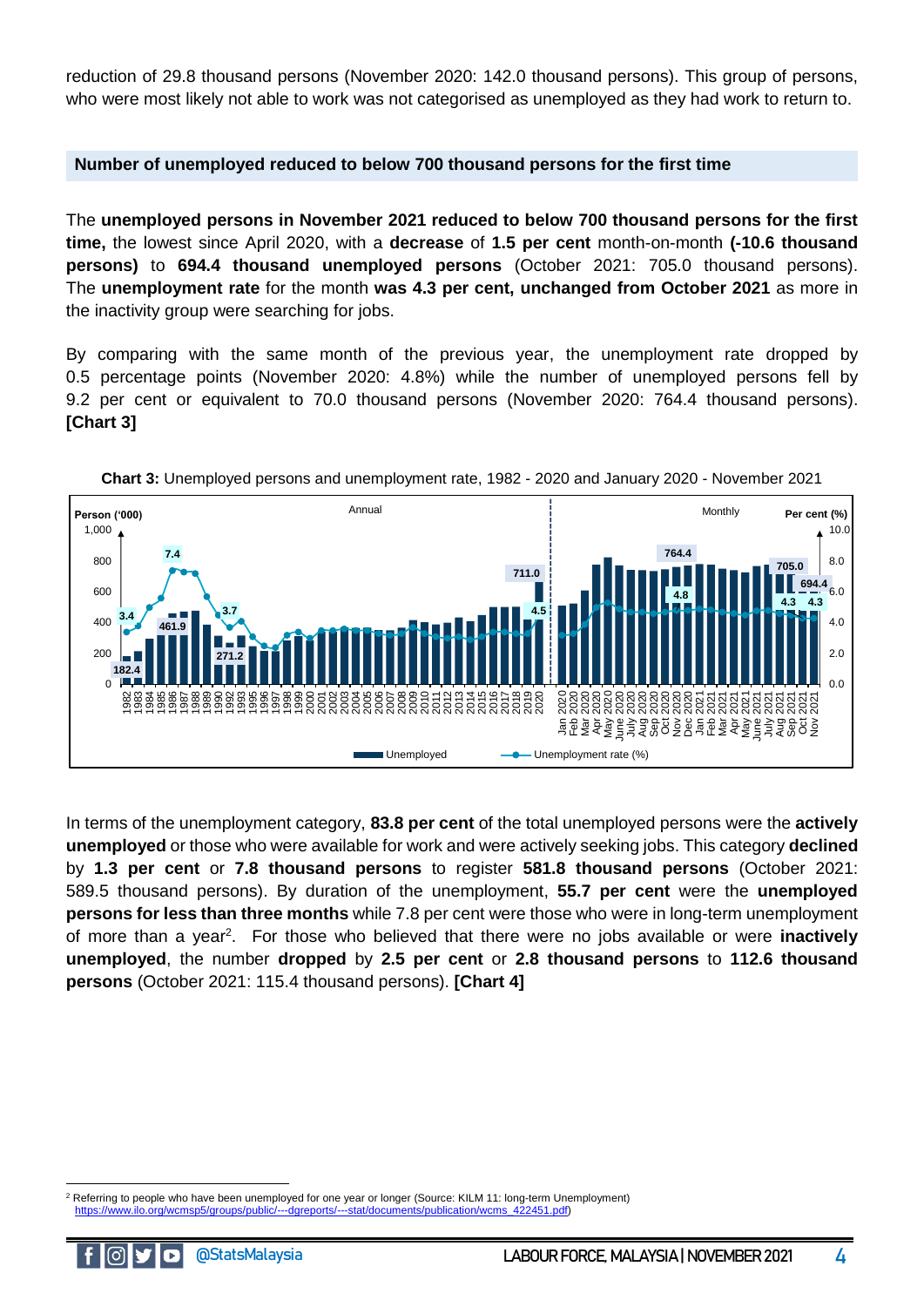**Chart 4:** Unemployed category and duration of unemployment, October and November 2021



In November 2021, the **youth unemployment rate for aged 15 to 24 years reduced by 0.2 percentage points** to record **13.7 per cent** after registering 13.9 per cent since August 2021. The number of unemployed youths decreased by 7.9 thousand persons (-2.2%) to 350.9 thousand persons (October 2021: 358.8 thousand persons). However, the unemployment rate for youth aged **15 to 30 years** recorded a **marginal increase** of **0.1 percentage point** month-on-month to register **8.2 per cent** (October 2021: 8.1%). **[Chart 5]**





#### **LFPR elevated further to 68.9 per cent in November 2021**

**The number of labour force in November 2021 was higher by 45.1 thousand persons** or equivalent to **0.3 per cent** to **16.30 million persons** (October 2021: 16.26 million persons). Therefore, the **labour force participation rate (LFPR)** for the month **elevated further** to **68.9 per cent** (October 2021: 68.8%).

Comparing with November last year, the number of labour force added by 344.2 thousand persons (2.2%) as against 15.96 million persons. Likewise, the LFPR rose by 0.5 percentage points from 68.4 per cent in November 2020. **[Chart 6]**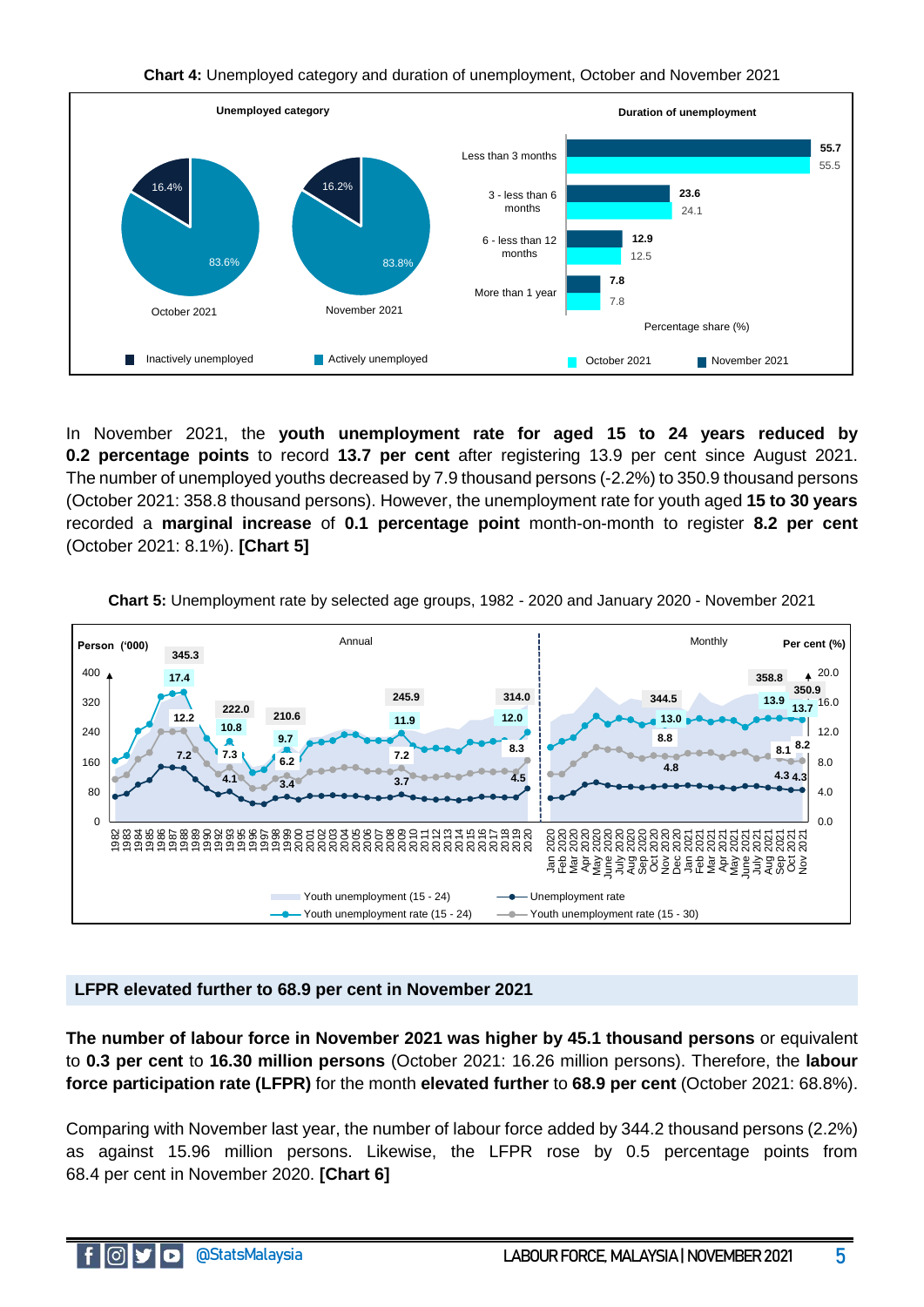



In November 2021, continuous positive growth was recorded in both **male and female labour force**. **Male labour force increased** to **10.0 million persons** (October 2021: 9.99 million persons) whereas **female labour force rose** to **6.29 million persons** (October 2021: 6.27 million persons). Accordingly, **male LFPR continued to increase** to **81.7 per cent** (October 2021: 81.5%) while **female LFPR stood** at **55.2 per cent**. On a yearly basis, male LFPR heightened by 0.9 percentage points from 80.8 per cent in November 2020, while female LFPR went up by 0.1 percentage point (November 2020: 55.1%). **[Chart 7]**



**Chart 7:** Labour force and LFPR by sex, 1982 - 2020 and January 2020 – November 2021

#### **Outside labour force continued to fall in November 2021**

The number of **outside labour force continued to fall** in November 2021 with a reduction of **20.1 thousand persons** or **0.3 per cent** to record **7.34 million persons** (October 2021: 7.36 million persons). During the same month last year, the number of outside labour force also posted a decrease of 30.4 thousand persons or 0.4 per cent from 7.37 million persons (November 2020). Outside labour force due to **schooling/ training** was the largest composition with 42.2 per cent while the reason of **housework/ family responsibilities** ranked second with 41.1 per cent. **[Chart 8]**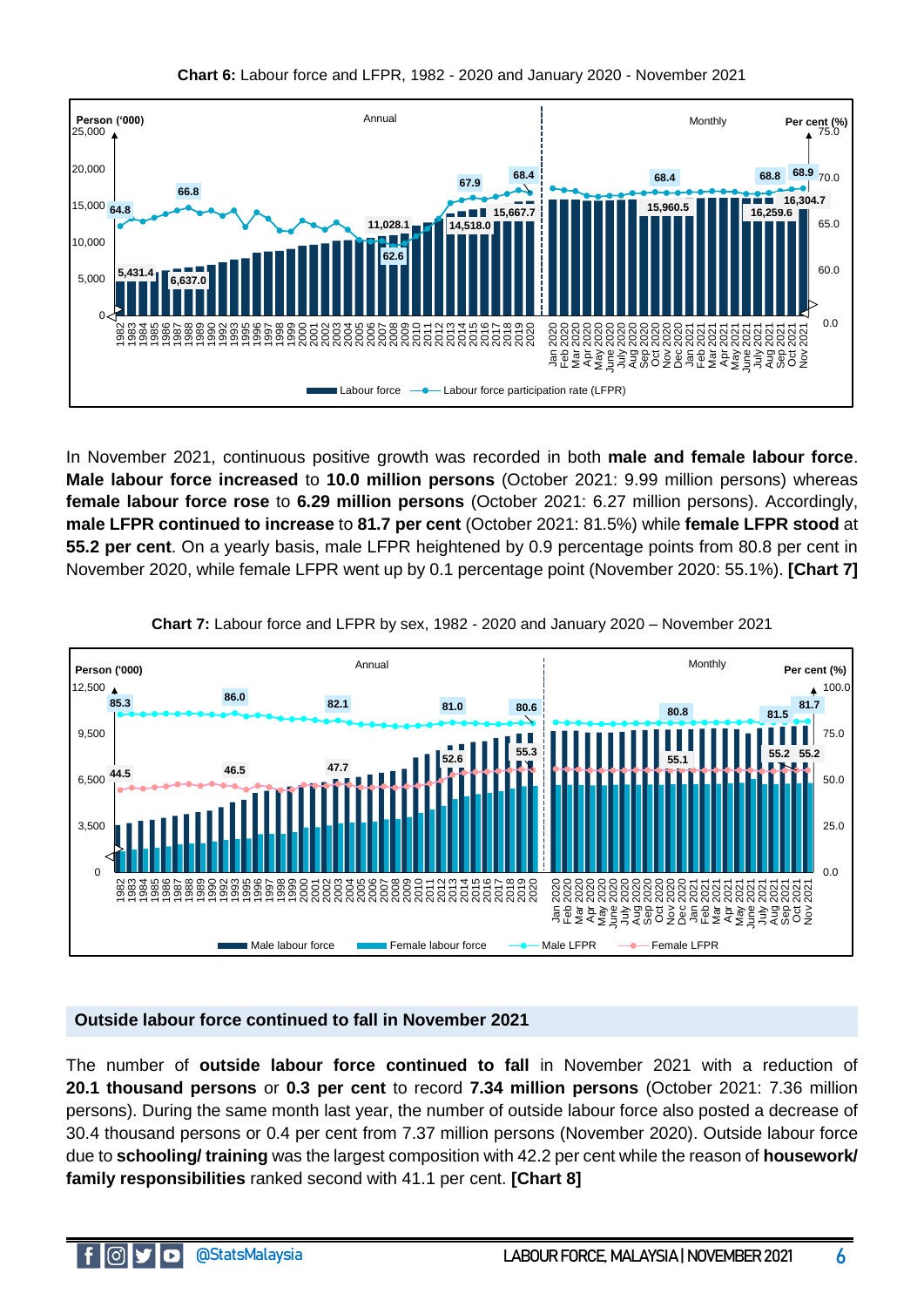**Chart 8:** Share of outside labour force by reasons for not seeking work, October and November 2021



#### **GOVERNMENT'S INITIATIVES<sup>3</sup>**

As of 10 December 2021, a total of 322,177 employers and 2.64 million registered employees benefitted through the Wage Subsidy Programme (PSU) 1.0 under the PRIHATIN Packages which aimed to ensure employees are able to retain their jobs with an approved value of RM12.96 billion. Adding to this, through PSU 2.0 under the Kita PRIHATIN Packages which are meant to further support the employers and employees, a total of RM1.40 billion has been distributed to 81,017 employers and 715,928 employees. As for PSU 3.0, there were RM3.48 billion was channelled to retain a total of 1.52 million employees while under PSU 4.0, a total of RM1.98 billion was channelled to 139,711 employers to continue operating and retained 1.68 million employees.

In the meantime, a total of RM1.5 billion had allocated through PERKESO for PenjanaKerjaya 1.0. As of 3 December 2021, a total of RM639.30 million had been channelled and benefitted 15,097 employers and 116,316 employees. As for PenjanaKerjaya 2.0, a total of RM589.42 million was aided to 16,648 employers and 138,659 employees. Next, under the PenjanaKerjaya 3.0, a total of RM68.96 million was channelled to benefit 6,906 employers involving 29,379 employees. Overall, the government channelled RM1.30 billion to 38,651 employers to retain 284,354 local employees through the PenjanaKerjaya initiatives. As of 3 December 2021, a total of 61,328 employees had been recruited under the Short-Term Employment Programme (MySTEP). Out of this total, 41,680 employees were recruited in the public sector, while 19,648 employees were positioned in the GLCs and their strategic partners.

In addition, a total of 151,505 individuals had been approved to participate in various programmes under the Reskilling and Upskilling Programme which aimed to assist jobseekers, especially among youths. As for the Reskilling and Upskilling Programme for Malaysia Armed Force Veteran (PRUV-ATM) which implemented to improve the socio-economic status of veterans, whereby the veterans will be trained to improve their knowledge and skills for the employment sector and entrepreneurship, a total of 4,600 veterans were succeeded in the Skills and Entrepreneurship Training Programmes as of 31 October 2021. Next, through the Hiring Incentive Programme and Training Assistance, a total of 137,659 employees were managed to be employed, mostly in the Manufacturing and Wholesale and retail trade industries.

 $\ddot{\phantom{a}}$ 

 $^3$  This segment is included in the report as a reference for reader based on the 78<sup>th</sup> and 80<sup>th</sup> LAKSANA Report of 2<sup>nd</sup> and 23<sup>rd</sup> December 2021 on the status of approvals, disbursements and registrations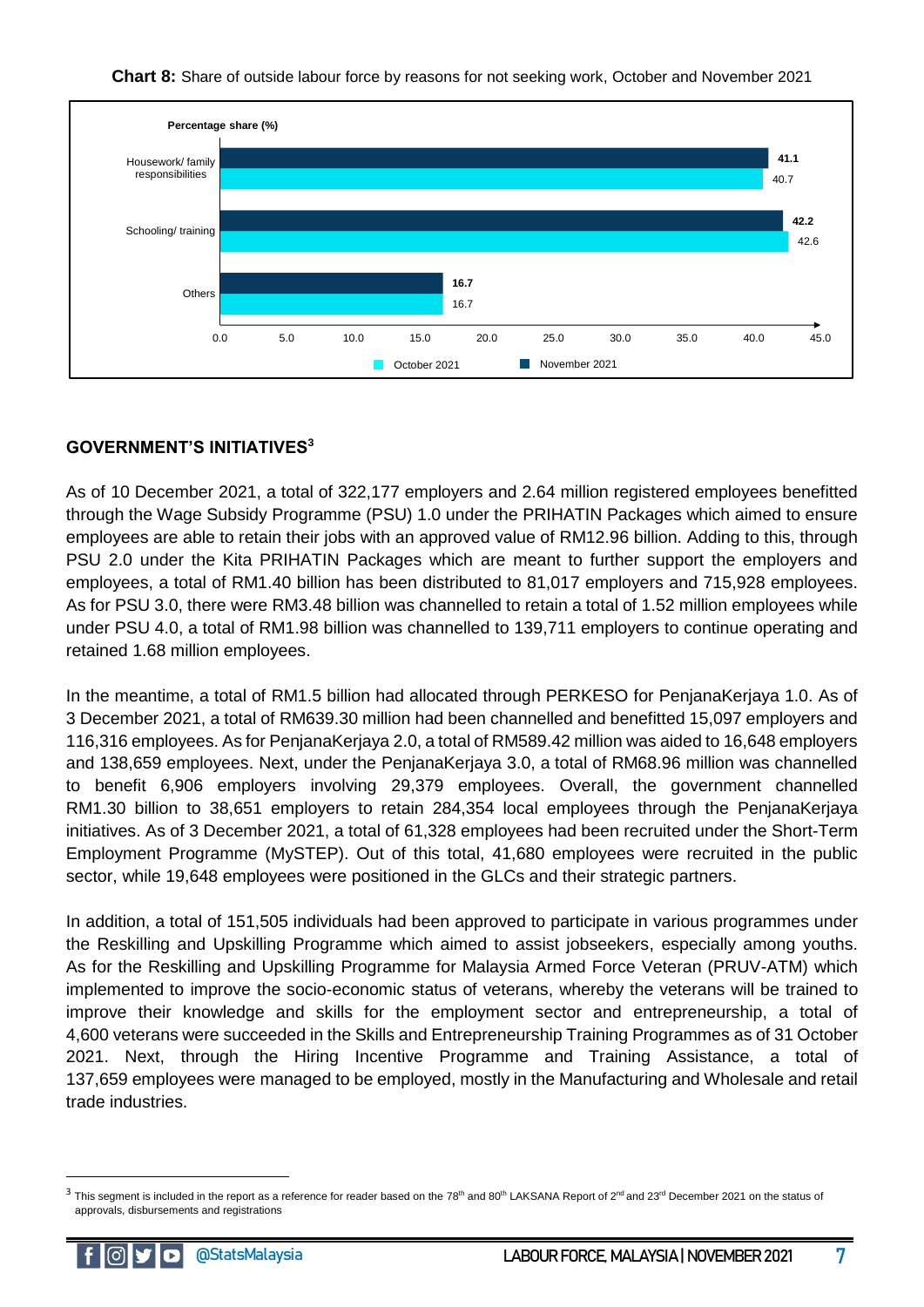Under the MyDigitalWorkforce in Tech (MYWiT) which was introduced by the government in collaboration with Malaysia Digital Economy Corporation (MDEC) to improve the skills and capabilities of Malaysian workers by encouraging companies to hire local workers for technology and digital services jobs through salary incentives and training course subsidies, a total of 193 participants from 2,105 applicants under MYWiT programme were successfully placed in technology and digital services jobs as of 10 December 2021. In addition, through the Professional Training and Education for Growing Entrepreneurs (PROTEGE) under the Ministry of Entrepreneur and Cooperative Development (MEDAC), a total of 3,284 graduates have succeeded to be positioned in the PROTEGE Ready-to-Work programme as of 3 December 2021. This programme was designed to enhance employability and inculcate entrepreneurial skills among the graduates. As for the National Apprenticeship Scheme (SPN) under the Ministry of Youth and Sport in collaboration with other ministries such as the Ministry of Works, Ministry of Human Resources and federal agencies under the three ministries, there were 7,423 youths have successfully secured jobs. This scheme was aimed at providing job opportunities to youth as apprentices in various companies and organisations as well as providing a support system for youths to gain experience and enhance their knowledge and skills through soft-skills training and on-the-job training. Meanwhile, through the Career Advancement Programme (KPT-CAP) which was one of the efforts to address the issue of the unemployed graduates, a total of 17,756 unemployed graduates have secured jobs as of 3 December 2021.

To empower the businesses, through the Danajamin Prihatin Guarantee Scheme (DPGS) under the PRIHATIN Economic Stimulus Package which focused on the viable businesses in all sectors which facing difficulties due to COVID-19, a total of RM2.06 billion of total guarantees had been approved to 58 companies out of total 88 companies applying for the guarantees as of 3 December 2021. Moreover, there were 26,369 SMEs assisted with a total value of RM12.59 billion through the Small, Medium Enterprise (SMEs) Soft Loan Funds by Bank Negara Malaysia (BNM) which comprised of Special Relief Facility (SRF); Automation & Digitalisation Facility (ADF); All-Economic Sector Facility (AES); and Agrofood Facility (AF) funds. In addition, a total of 340 applications from 701 applications were approved with a total financing of RM67.5 million through the PENJANA Tourism Financing. To support and encourage SMEs and Technical and Digital Mid-tier Companies (MTCs) to digitalise their operations and trade channels, a total of RM89.9 million was disbursed to 13,889 businesses in the form of grants and loans for digitalisation services subscriptions. Furthermore, under the SME Digitalisation Grant initiative, a value of RM150.60 million had been channelled to 53,840 SMEs in the form of matching grants.

Meanwhile, through the Indian Community Entrepreneur Development Scheme (SPUMI), 895 Micro SMEs were benefitted from a total of RM21.50 million funds. Besides, to support the Arts, Culture and Entertainment Sector, a total of RM6.13 million was channelled to 579 recipients including artists and organisations who were actively involved in the Malaysian arts and culture industry through the CENDANA initiative. As for the Agriculture and Food Industry, a total of RM241.17 million had been allocated to 19,381 Agriculture Micro SMEs to support the Agriculture and Food Industries. Additionally, a total RM152.3 million was channelled to 22 Bumiputera IPTS under the Mudah Jaya Financing Scheme for Private Institute of Higher Learning (SPiM Penjana IPTS) by Majlis Amanah Rakyat (MARA) which focused to support the affected Bumiputera IPTS to cover their working capital.

#### **LOOKING AHEAD**

Malaysia's labour situation is picking up gradually since August 2021 as most of the economic and social activities were operating as usual in accordance to strict standard operating procedures. The continuous operation of those activities may create more jobs opportunities, thus giving more chances for the jobseekers and subsequently, will strengthen the labour market in the upcoming months. Furthermore, the current LI indicators are also anticipating that the economy will continue recovering in the near future. In addition, Malaysia's health crisis is seen to be showing positive signs with the average number of daily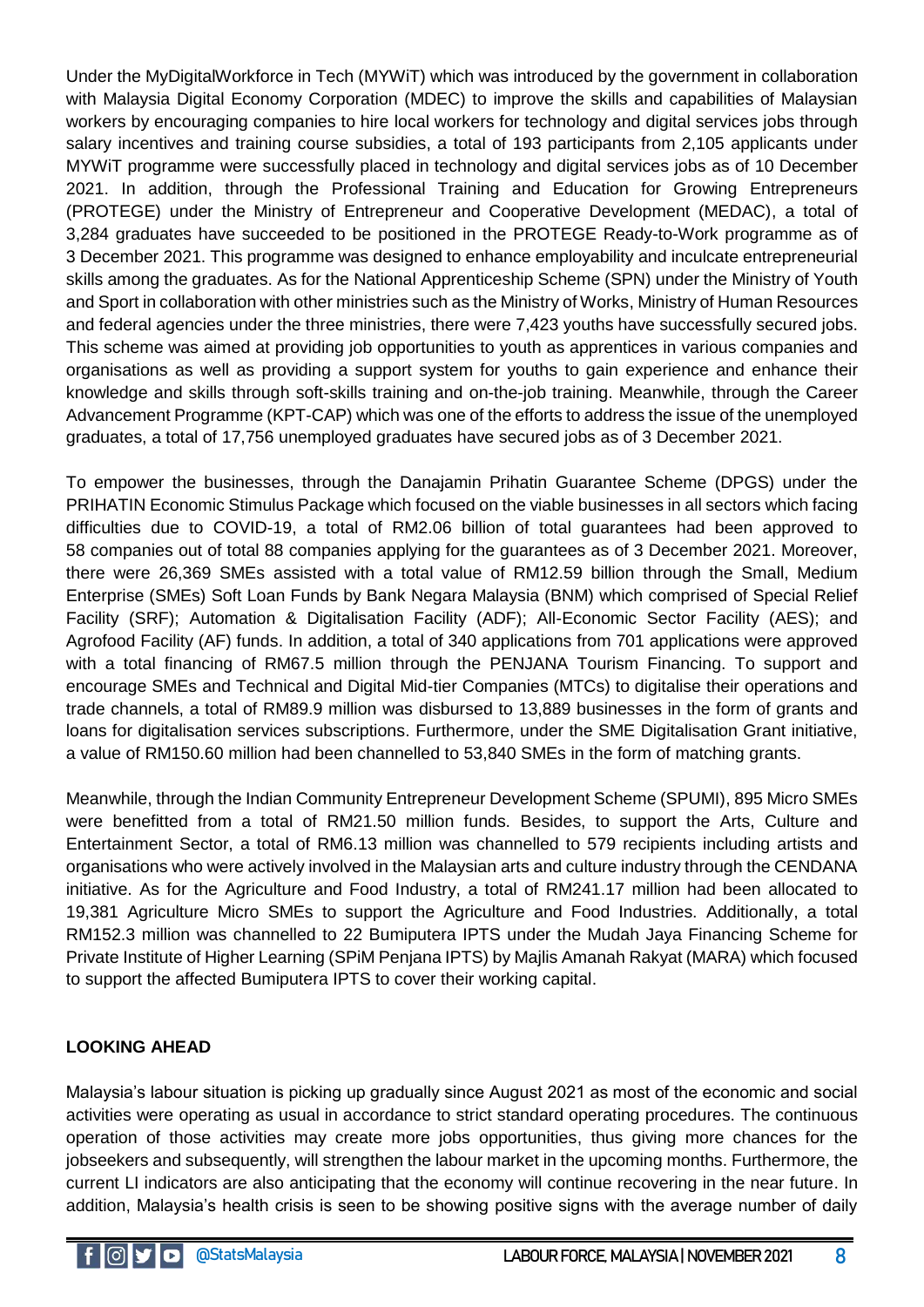cases declining and the rate of fully vaccinated of Malaysia's population increased to 78.5 per cent with adults reached 97.7 per cent as of 8 January 2022<sup>4</sup>.

With the recent flood disasters that hit the central and east coast of the country, the impact is foreseen to be more localised and may not be substantially to the entire labour market. Nonetheless, the presence of a new variant of Omicron recently, has led to the issuance of temporary travel bans to several countries in Africa which took effect on 27 November 2021 as an effort to curb the spread of the virus. Also, umrah travel was temporarily suspended effective from 8 January 2022 to restrain the spread of this lethal variant. Thus, this situation may post some challenges to the recovery path of the labour market.

 $\overline{a}$ <sup>4</sup> https://covidnow.moh.gov.my/bm/vaccinations/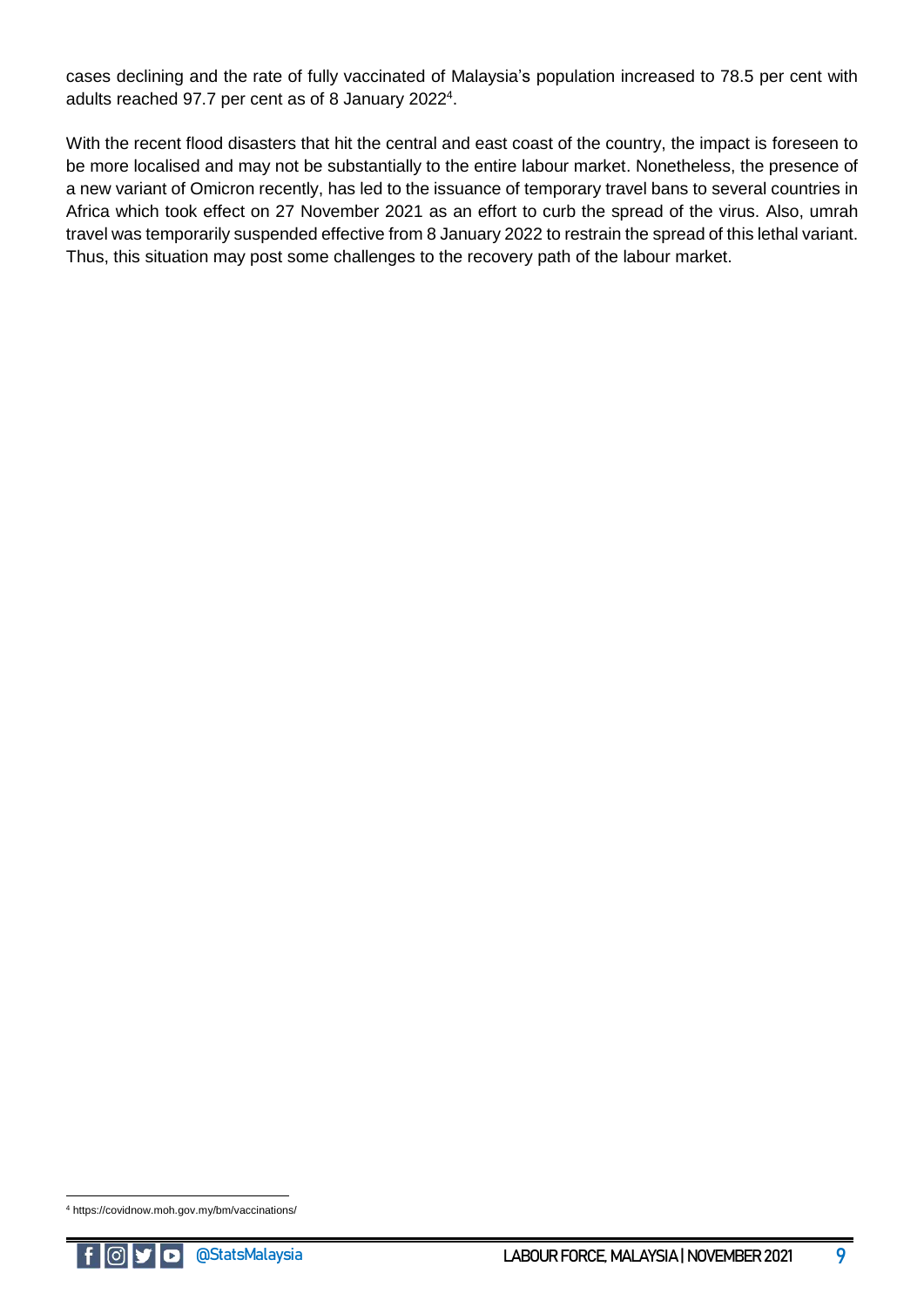**This page is deliberately left blank**

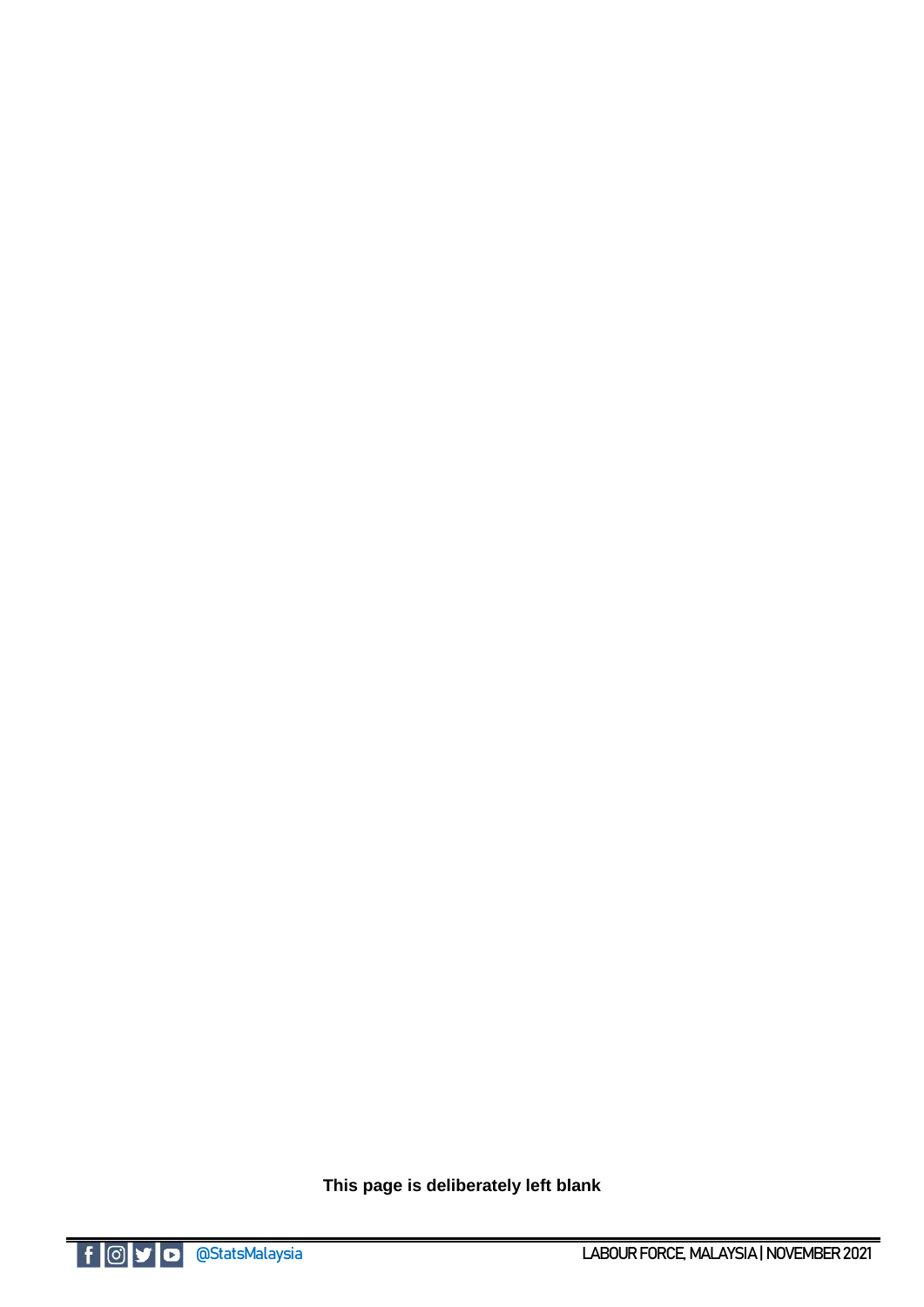## **LABOUR FORCE MALAYSIA NOVEMBER 2021**

PRIME MINISTER'S DEPARTMENT DEPARTMENT OF STATISTICS MALAYSIA



**40 美能繁华10yo** 

MBLS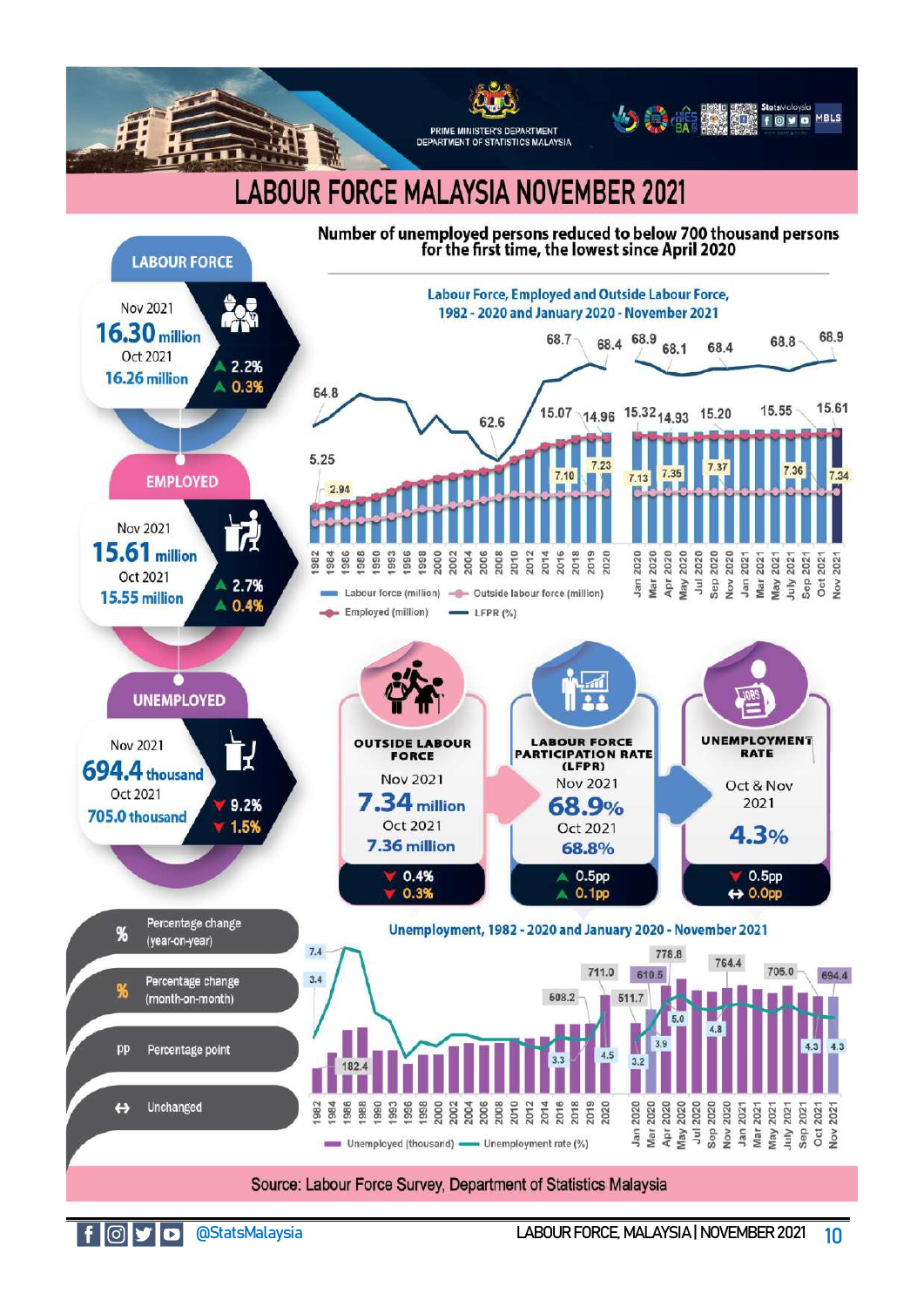



## **CONCEPTS AND DEFINITIONS**



### What is Labour Force Survey (LFS)?

Labour Force Survey (LFS) was conducted to collect information on the structure and distribution of labour force, employment and unemployment from the perspective of labour supply.

The survey population comprises persons who live in the private living quarters, hence excludes persons residing in institutions such as hotels, hospitals, hostels, prisons, and workers residing in construction worksite.

LFS encompasses both urban and rural areas for all administrative districts within of all states in Malaysia using the actual status approach through the personal interview, Computer Assisted Telephone Interview (CATI) and telephone interview method.

The LFS are conducted based on the standard quidelines and recommendations of the International Labour Organizations  $(ILO).$ 

The working age for the analysis of LFS in Malaysia refers to household members between the age of 15 to 64 years during the reference week, who are either in the labour force or outside the labour force.



#### **LABOUR FORCE**

- The population in the working age group of 15 to 64 years (in completed years at last birthday)
- **Either employed or unemployed in the** reference week.



#### **OUTSIDE LABOUR FORCE**

- All persons not classified as employed or unemployed.
- · Example: housewives, students, retirees, disabled persons and those not interested in looking for a job.



#### **EMPLOYED**

- . Persons who, at any time during the reference week worked at least one hour for pay, profit or family gain (as an employer, employee, own-account worker or unpaid family worker).
- \* Persons who did not work during the reference week because of illness, injury, bad weather, leave, labour dispute and social or religious reasons but had a job, farm, enterprise or other family enterprise to return to.
- . Those on temporary lay-off with pay who would definitely be called back to work.



#### **UNEMPLOYED**

- . Those who did not work during the reference week but are interested to work and seeking for a job.
- Classified into two groups which are actively and inactively unemployed.



#### **UNEMPLOYMENT RATE**

- The proportion of the unemployed population to the total population in labour force.
- Percentage of the unemployed population in the labour force.



#### **LABOUR FORCE PARTICIPATION RATE**

- The economic activity of a population depends on the demographic characteristics of that population.
- The proportion of the economically active population, hence differs between sub-groups of that population.
	- These variations are measured by specific activity rates termed as labour force participation rate.
- Labour force participation rate is defined as the ratio of the labour force to the working age population (15 to 64 years), expressed as a percentage.

#### Source: Labour Force Survey, Department of Statistics Malaysia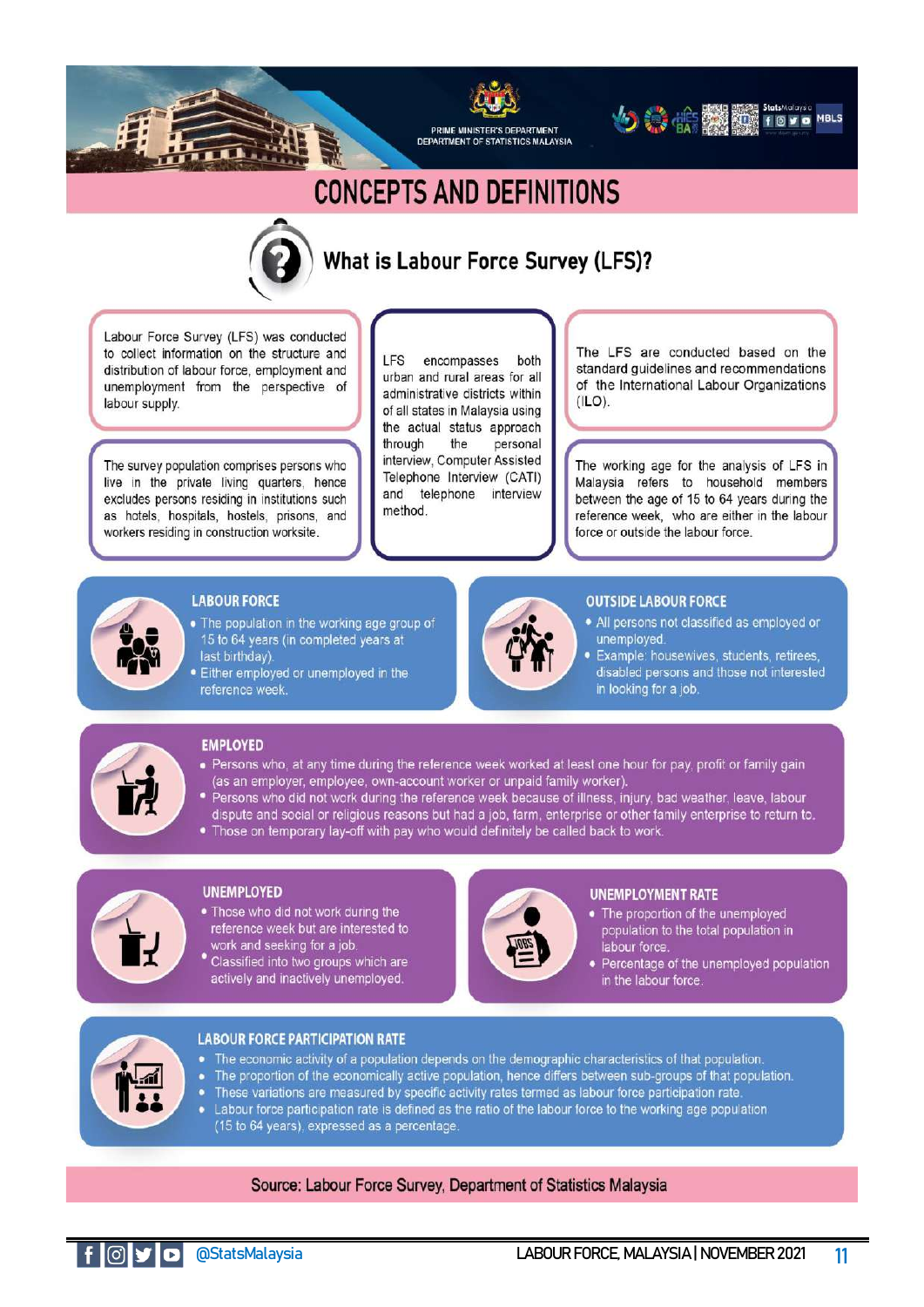# TABLES

## LABOUR FORCE, MALAYSIA NOVEMBER 2021

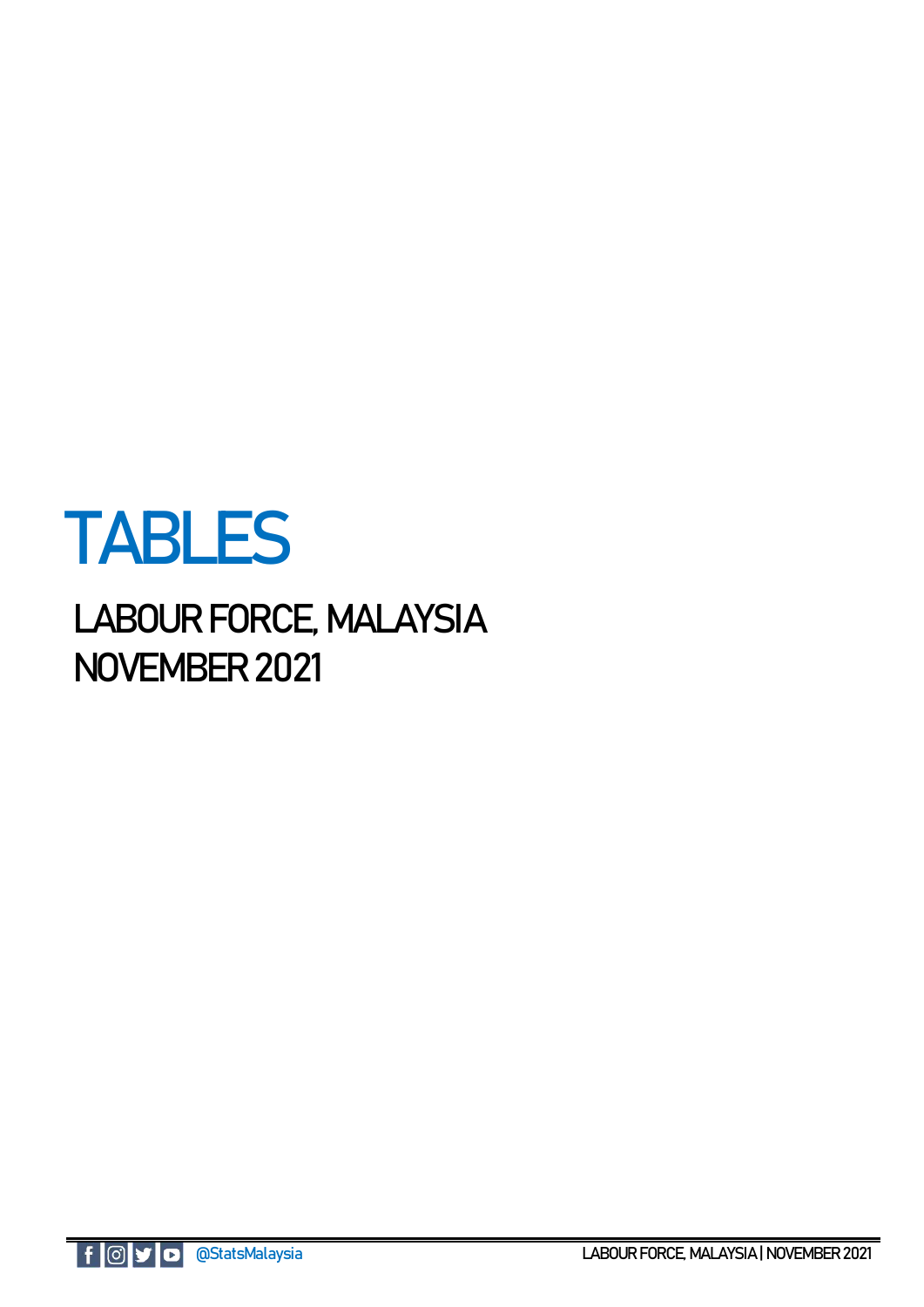#### **LIST OF TABLES**

| <b>Table A</b>       |    | Principal indicator of labour force, Malaysia, 1982 - 2020                                                            | $A-1$   |
|----------------------|----|-----------------------------------------------------------------------------------------------------------------------|---------|
| <b>Table B</b>       |    | Principal indicator of labour force, Malaysia, First Quarter 2010 - Third Quarter<br>2021                             | $A-2$   |
| Table B1             | t. | Employed person working less than 30 hours by sex and age group, Malaysia,<br>First Quarter 2017 - Third Quarter 2021 | $A-3$   |
| Table B <sub>2</sub> |    | : Time-related underemployment by sex and age group, Malaysia,                                                        | $A-4$   |
|                      |    | First Quarter 2017 - Third Quarter 2021                                                                               |         |
| Table B <sub>3</sub> |    | : Skill-related underemployment by sex and age group, Malaysia,                                                       | $A - 4$ |
|                      |    | First Quarter 2017 - Third Quarter 2021                                                                               |         |
| Table C              |    | Principal indicator of labour force, Malaysia, January 2010 - November 2021                                           | $A-5$   |
| Table D              | ÷. | Employed persons by occupation, Malaysia, 1982 - 2020                                                                 | $A-8$   |
| Table E              | ÷. | Employed persons by industry, Malaysia, 1982 - 2020                                                                   | A-9     |
| <b>Table F</b>       | ÷. | Employed persons by status of employment, Malaysia, 1982 - 2020                                                       | $A-11$  |
| <b>Table G</b>       |    | Labour force indicators for selected countries, November 2020 -<br>November 2021                                      | A-12    |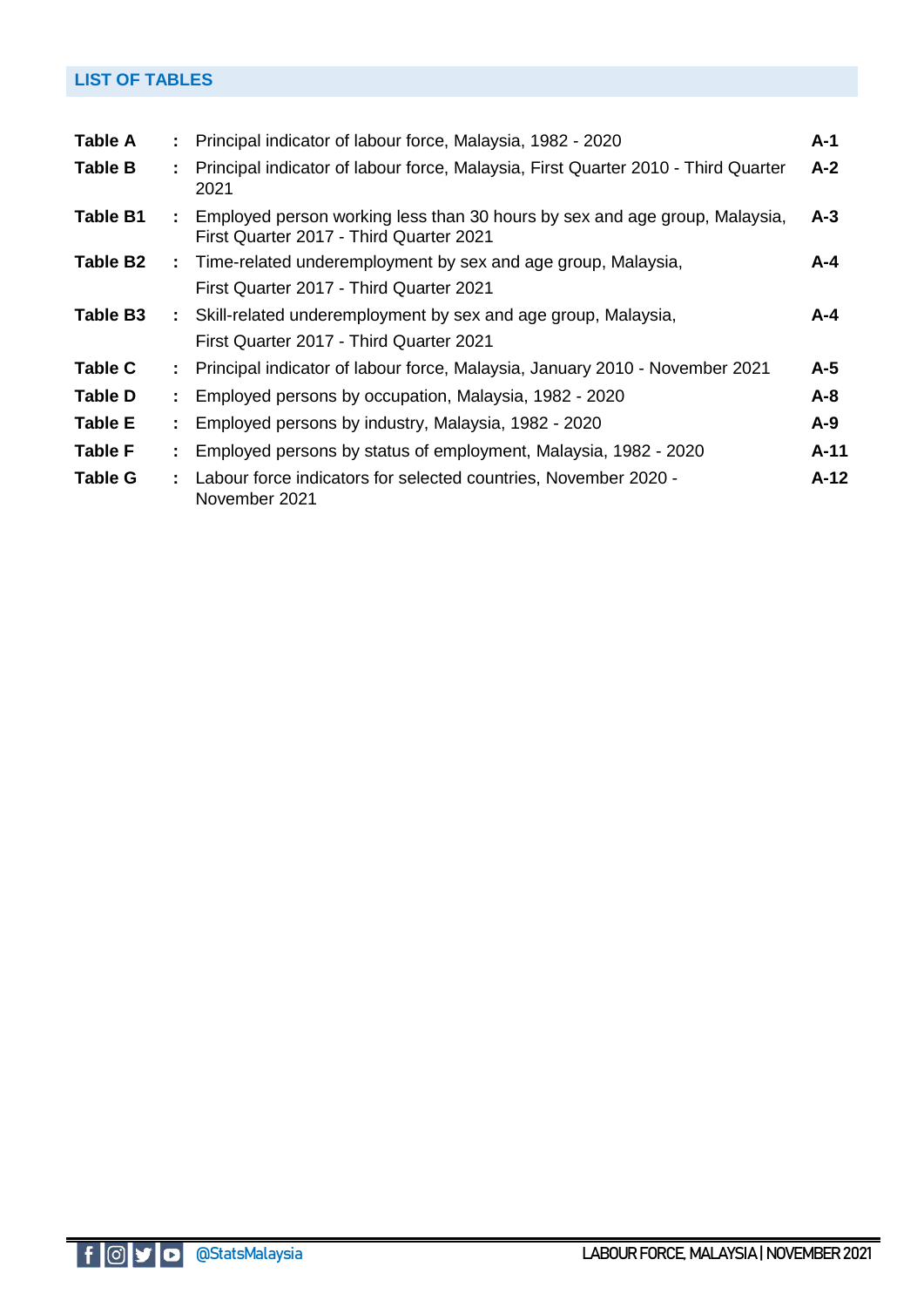#### **Table A: Principal indicator of labour force, Malaysia, 1982 - 2020**

|                    |                        |                      |                   | (000)              |                                                               |                                                 | (%)                         |
|--------------------|------------------------|----------------------|-------------------|--------------------|---------------------------------------------------------------|-------------------------------------------------|-----------------------------|
| <b>Time Series</b> | Labour<br><b>Force</b> | <b>Employed</b>      | <b>Unemployed</b> | <b>Outside</b>     | <b>Labour Force</b><br><b>Labour Force Participation Rate</b> | <b>Employment to</b><br><b>Population Ratio</b> | <b>Unemployment</b><br>Rate |
| 1982               | 5,431.4                | 5,249.0              | 182.4             | 2,944.6            | 64.8                                                          | 62.7                                            | 3.4                         |
| 1983               | 5,671.8                | 5,457.0              | 214.9             | 2,969.4            | 65.6                                                          | 63.2                                            | 3.8                         |
| 1984               | 5,862.5                | 5,566.7              | 295.8             | 3,119.6            | 65.3                                                          | 62.0                                            | $5.0\,$                     |
| 1985               | 5,990.1                | 5,653.4              | 336.8             | 3,124.9            | 65.7                                                          | 62.0                                            | 5.6                         |
| 1986               | 6,222.1                | 5,760.1              | 461.9             | 3,188.3            | 66.1                                                          | 61.2                                            | 7.4                         |
| 1987               | 6,456.8                | 5,983.9              | 472.9             | 3,246.1            | 66.5                                                          | 61.7                                            | 7.3                         |
| 1988               | 6,637.0                | 6,157.2              | 479.8             | 3,301.5            | 66.8                                                          | 62.0                                            | 7.2                         |
| 1989               | 6,779.4                | 6,390.9              | 388.5             | 3,463.5            | 66.2                                                          | 62.4                                            | 5.7                         |
| 1990               | 7,000.2                | 6,685.0              | 315.2             | 3,519.7            | 66.5                                                          | 63.6                                            | 4.5                         |
| 1992               | 7,319.0                | 7,047.8              | 271.2             | 3,783.6            | 65.9                                                          | 63.5                                            | $3.7\,$                     |
| 1993               | 7,700.1                | 7,383.4              | 316.8             | 3,874.9            | 66.5                                                          | 63.8                                            | 4.1                         |
| 1995               | 7,893.1                | 7,645.0              | 248.1             | 4,297.7            | 64.7                                                          | 62.7                                            | 3.1                         |
| 1996               | 8,616.0                | 8,399.3              | 216.8             | 4,379.0            | 66.3                                                          | 64.6                                            | 2.5                         |
| 1997               | 8,784.0                | 8,569.2              | 214.9             | 4,605.1            | 65.6                                                          | 64.0                                            | 2.4                         |
| 1998               | 8,883.6                | 8,599.6              | 284.0             | 4,934.0            | 64.3                                                          | 62.2                                            | $3.2\,$                     |
| 1999               | 9,151.5                | 8,837.8              | 313.7             | 5,098.4            | 64.2                                                          | 62.0                                            | 3.4                         |
| 2000               | 9,556.1                | 9,269.2              | 286.9             | 5,065.1            | 65.4                                                          | 63.4                                            | 3.0                         |
| 2001               | 9,699.4                | 9,357.0              | 342.4             | 5,239.9            | 64.9                                                          | 62.6                                            | 3.5                         |
| 2002               | 9,886.2                | 9,542.6              | 343.5             | 5,473.8            | 64.4                                                          | 62.1                                            | 3.5                         |
| 2003               | 10,239.6               | 9,869.7              | 369.8             | 5,458.6            | 65.2                                                          | 62.9                                            | 3.6                         |
| 2004               | 10,346.2               | 9,979.5              | 366.6             | 5,730.5            | 64.4                                                          | 62.1                                            | 3.5                         |
| 2005               | 10,413.4               | 10,045.4             | 368.1             | 6,048.2            | 63.3                                                          | 61.0                                            | 3.5                         |
| 2006               | 10,628.9               | 10,275.4             | 353.6             | 6,205.1            | 63.1                                                          | 61.0                                            | 3.3                         |
| 2007               | 10,889.5               | 10,538.1             | 351.4             | 6,330.1            | 63.2                                                          | 61.2                                            | 3.2                         |
| 2008               | 11,028.1               | 10,659.6             | 368.5             | 6,575.7            | 62.6                                                          | 60.6                                            | 3.3                         |
| 2009               | 11,315.3               | 10,897.3<br>11,899.5 | 418.0<br>404.4    | 6,665.7<br>7,023.0 | 62.9                                                          | 60.6                                            | 3.7                         |
| 2010<br>2011       | 12,303.9               | 12,351.5             | 389.2             | 7,023.3            | 63.7                                                          | 61.6                                            | 3.3                         |
| 2012               | 12,740.7               |                      | 401.2             |                    | 64.5<br>65.6                                                  | 62.5                                            | 3.1<br>3.0                  |
| 2013               | 13,221.7<br>13,980.5   | 12,820.5<br>13,545.4 | 435.1             | 6,927.4<br>6,781.2 | 67.3                                                          | 63.6<br>65.2                                    | 3.1                         |
| 2014               | 14,263.6               | 13,852.6             | 411.1             | 6,821.0            | 67.6                                                          | 65.7                                            | 2.9                         |
| 2015               | 14,518.0               | 14,067.7             | 450.3             | 6,869.9            | 67.9                                                          | 65.8                                            | 3.1                         |
| 2016               | 14,667.8               | 14,163.7             | 504.1             | 6,987.6            | 67.7                                                          | 65.4                                            | 3.4                         |
| 2017               | 14,980.1               | 14,476.8             | 503.3             | 7,065.0            | 68.0                                                          | 65.7                                            | 3.4                         |
| 2018               | 15,280.3               | 14,776.0             | 504.3             | 7,094.4            | 68.3                                                          | 66.0                                            | 3.3                         |
| 2019               | 15,581.6               | 15,073.4             | 508.2             | 7,103.5            | 68.7                                                          | 66.4                                            | 3.3                         |
| 2020               | 15,667.7               | 14,956.7             | 711.0             | 7,225.5            | 68.4                                                          | 65.3                                            | 4.5                         |
|                    |                        |                      |                   |                    |                                                               |                                                 |                             |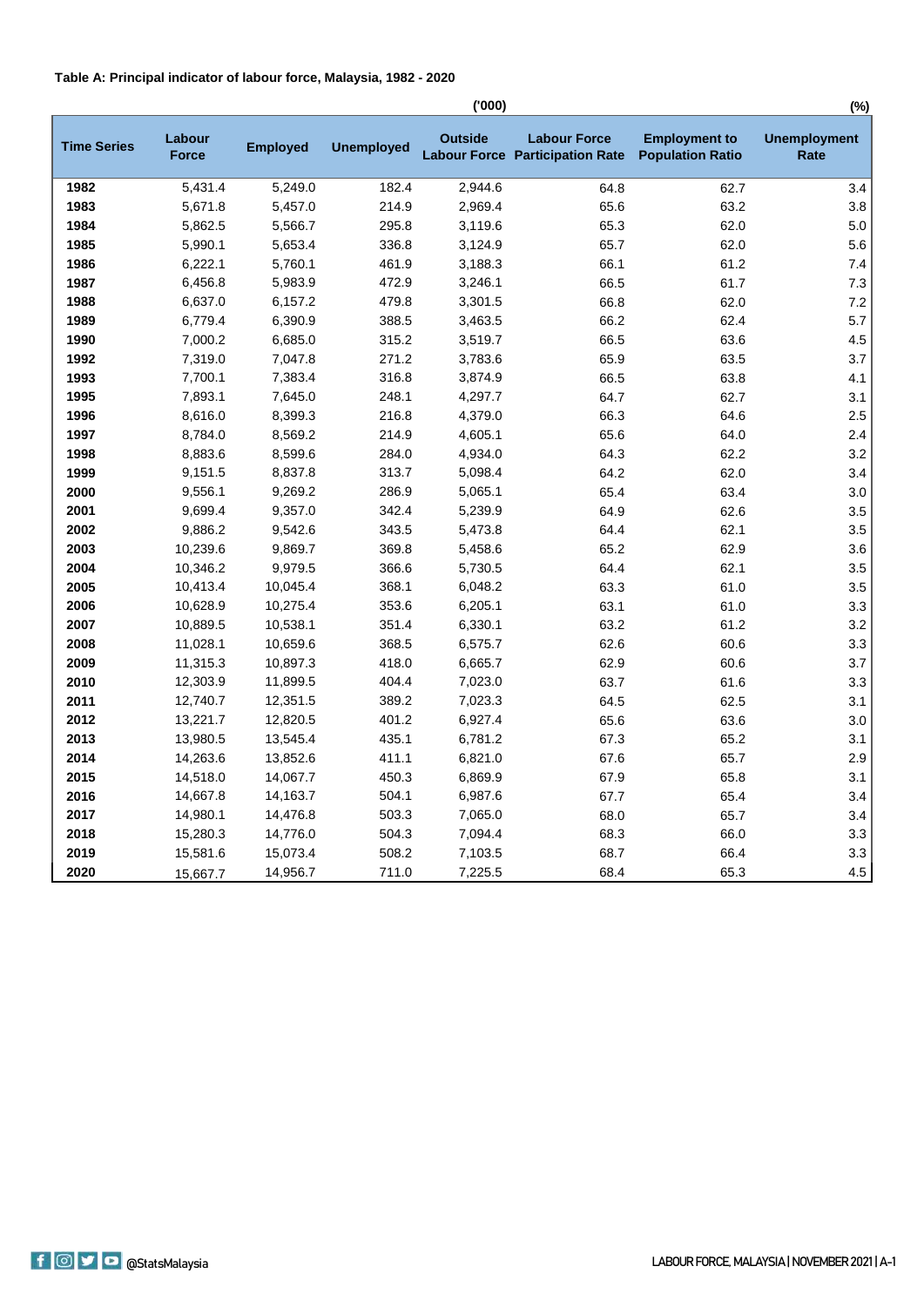#### **Table B: Principal indicator of labour force, Malaysia, First Quarter 2010 - Third Quarter 2021**

|                        |                        | (000)           |                   |                |                                                               |                                                 |                             |  |  |  |
|------------------------|------------------------|-----------------|-------------------|----------------|---------------------------------------------------------------|-------------------------------------------------|-----------------------------|--|--|--|
| <b>Time Series</b>     | Labour<br><b>Force</b> | <b>Employed</b> | <b>Unemployed</b> | <b>Outside</b> | <b>Labour Force</b><br><b>Labour Force Participation Rate</b> | <b>Employment to</b><br><b>Population Ratio</b> | <b>Unemployment</b><br>Rate |  |  |  |
| 2010                   |                        |                 |                   |                |                                                               |                                                 |                             |  |  |  |
| Q1                     | 12,239.3               | 11,801.2        | 438.1             | 7,030.8        | 63.5                                                          | 61.2                                            | 3.6                         |  |  |  |
| Q2                     | 12,304.9               | 11,900.6        | 404.3             | 7,047.5        | 63.6                                                          | 61.5                                            | 3.3                         |  |  |  |
| Q <sub>3</sub>         | 12,354.6               | 11,961.3        | 393.3             | 7,073.5        | 63.6                                                          | 61.6                                            | 3.2                         |  |  |  |
| Q4                     | 12,522.4               | 12,137.4        | 385.0             | 6,992.9        | 64.2                                                          | 62.2                                            | 3.1                         |  |  |  |
| 2011                   |                        |                 |                   |                |                                                               |                                                 |                             |  |  |  |
| Q <sub>1</sub>         | 12,718.3               | 12,333.5        | 384.8             | 7,004.9        | 64.5                                                          | 62.5                                            | 3.0                         |  |  |  |
| Q2                     | 12,756.0               | 12,367.4        | 388.6             | 7,048.8        | 64.4                                                          | 62.4                                            | 3.0                         |  |  |  |
| Q3                     | 12,889.0               | 12,493.0        | 396.0             | 6,977.2        | 64.9                                                          | 62.9                                            | 3.1                         |  |  |  |
| Q4                     | 12,842.5               | 12,447.9        | 394.7             | 7,098.6        | 64.4                                                          | 62.4                                            | 3.1                         |  |  |  |
| 2012<br>Q1             | 13,169.2               | 12,765.2        | 404.0             | 6,915.1        | 65.6                                                          | 63.6                                            | 3.1                         |  |  |  |
| Q2                     | 13,237.0               | 12,837.1        | 400.0             | 6,946.1        | 65.6                                                          | 63.6                                            | 3.0                         |  |  |  |
| Q <sub>3</sub>         | 13,401.7               | 13,005.4        | 396.3             | 6,897.9        | 66.0                                                          | 64.1                                            | 3.0                         |  |  |  |
| Q4                     | 13,376.2               | 12,971.2        | 405.0             | 7,062.8        | 65.4                                                          | 63.5                                            | 3.0                         |  |  |  |
| 2013                   |                        |                 |                   |                |                                                               |                                                 |                             |  |  |  |
| Q1                     | 13,539.5               | 13,118.0        | 421.5             | 7,090.0        | 65.6                                                          | 63.6                                            | 3.1                         |  |  |  |
| Q2                     | 13,945.1               | 13,524.1        | 421.0             | 6,819.6        | 67.2                                                          | 65.1                                            | 3.0                         |  |  |  |
| Q <sub>3</sub>         | 14,214.2               | 13,776.0        | 438.3             | 6,613.0        | 68.2                                                          | 66.1                                            | 3.1                         |  |  |  |
| Q4                     | 14,195.1               | 13,739.5        | 455.6             | 6,730.7        | 67.8                                                          | 65.7                                            | 3.2                         |  |  |  |
| 2014                   |                        |                 |                   |                |                                                               |                                                 |                             |  |  |  |
| Q <sub>1</sub>         | 14,230.8               | 13,791.4        | 439.4             | 6,805.9        | 67.6                                                          | 65.6                                            | 3.1                         |  |  |  |
| Q2                     | 14,296.1               | 13,888.5        | 407.6             | 6,793.0        | 67.8                                                          | 65.9                                            | 2.9                         |  |  |  |
| Q3                     | 14,346.9               | 13,960.6        | 386.3             | 6,810.3        | 67.8                                                          | 66.0                                            | 2.7                         |  |  |  |
| Q4                     | 14,403.3               | 13,998.7        | 404.6             | 6,860.9        | 67.7                                                          | 65.8                                            | 2.8                         |  |  |  |
| 2015                   |                        |                 |                   |                |                                                               |                                                 |                             |  |  |  |
| Q1                     | 14,544.8               | 14,091.0        | 453.9             | 6,798.5        | 68.1                                                          | 66.0                                            | 3.1                         |  |  |  |
| Q2                     | 14,535.6               | 14,087.8        | 447.8             | 6,897.9        | 67.8                                                          | 65.7                                            | 3.1                         |  |  |  |
| Q <sub>3</sub>         | 14,561.0               | 14,093.7        | 467.3             | 6,930.6        | 67.8                                                          | 65.6                                            | 3.2                         |  |  |  |
| Q <sub>4</sub><br>2016 | 14,600.2               | 14,127.9        | 472.3             | 6,952.7        | 67.7                                                          | 65.6                                            | 3.2                         |  |  |  |
| Q1                     | 14,596.8               | 14,095.8        | 501.0             | 7,011.5        | 67.6                                                          | 65.2                                            | 3.4                         |  |  |  |
| Q2                     | 14,665.4               | 14,161.5        | 503.9             | 7,026.0        | 67.6                                                          | 65.3                                            | 3.4                         |  |  |  |
| Q3                     | 14,710.6               | 14,202.0        | 508.5             | 7,044.6        | 67.6                                                          | 65.3                                            | 3.5                         |  |  |  |
| Q4                     | 14,771.4               | 14,260.6        | 510.8             | 7,071.7        | 67.6                                                          | 65.3                                            | 3.5                         |  |  |  |
| 2017                   |                        |                 |                   |                |                                                               |                                                 |                             |  |  |  |
| Q <sub>1</sub>         | 14,870.1               | 14,355.9        | 514.2             | 7,093.8        | 67.7                                                          | 65.4                                            | 3.5                         |  |  |  |
| $\mathsf{Q2}$          | 14,926.4               | 14,414.8        | 511.6             | 7,123.3        | 67.7                                                          | 65.4                                            | 3.4                         |  |  |  |
| Q3                     | 15,000.2               | 14,484.0        | 516.2             | 7,091.0        | 67.9                                                          | 65.6                                            | 3.4                         |  |  |  |
| Q <sub>4</sub>         | 15,088.3               | 14,580.5        | 507.8             | 7,085.0        | 68.0                                                          | 65.8                                            | 3.4                         |  |  |  |
| 2018                   |                        |                 |                   |                |                                                               |                                                 |                             |  |  |  |
| Q1                     | 15,192.4               | 14,683.6        | 508.9             | 7,093.7        | 68.2                                                          | 65.9                                            | 3.3                         |  |  |  |
| $\mathsf{Q2}$          | 15,278.3               | 14,767.2        | 511.1             | 7,073.4        | 68.4                                                          | 66.1                                            | 3.3                         |  |  |  |
| Q3                     | 15,381.3               | 14,856.8        | 524.4             | 7,077.9        | 68.5                                                          | 66.2                                            | 3.4                         |  |  |  |
| Q <sub>4</sub>         | 15,449.9               | 14,933.4        | 516.5             | 7,070.7        | 68.6                                                          | 66.3                                            | 3.3                         |  |  |  |
| 2019                   |                        |                 |                   |                |                                                               |                                                 |                             |  |  |  |
| Q1                     | 15,526.8               | 15,010.2        | 516.6             | 7,064.2        | 68.7                                                          | 66.4                                            | 3.3                         |  |  |  |
| Q2                     | 15,598.8               | 15,078.2        | 520.6             | 7,088.1        | 68.8                                                          | 66.5                                            | 3.3                         |  |  |  |
| Q3                     | 15,674.3               | 15,162.1        | 512.1             | 7,088.7        | 68.9                                                          | 66.6                                            | 3.3                         |  |  |  |
| Q <sub>4</sub><br>2020 | 15,766.7               | 15,254.5        | 512.2             | 7,066.1        | 69.1                                                          | 66.8                                            | 3.2                         |  |  |  |
| Q <sub>1</sub>         | 15,790.1               | 15,243.5        | 546.6             | 7,163.1        | 68.8                                                          | 66.4                                            | $3.5\,$                     |  |  |  |
| $\mathsf{Q2}$          | 15,675.5               | 14,883.7        | 791.8             | 7,350.5        | 68.1                                                          | 64.6                                            | 5.1                         |  |  |  |
| Q3                     | 15,840.6               | 15,095.6        | 745.0             | 7,324.6        | 68.4                                                          | 65.2                                            | 4.7                         |  |  |  |
| Q4                     | 15,922.3               | 15,161.6        | 760.7             | 7,318.4        | 68.5                                                          | 65.2                                            | 4.8                         |  |  |  |
| 2021                   |                        |                 |                   |                |                                                               |                                                 |                             |  |  |  |
| Q1                     | 16,008.4               | 15,236.6        | 771.8             | 7,316.0        | 68.6                                                          | 65.3                                            | 4.8                         |  |  |  |
| $\mathsf{Q2}$          | 15,972.2               | 15,207.3        | 764.9             | 7,424.9        | 68.3                                                          | 65.0                                            | 4.8                         |  |  |  |
| Q3                     | 16,021.0               | 15,274.8        | 746.2             | 7,430.1        | 68.3                                                          | 65.1                                            | 4.7                         |  |  |  |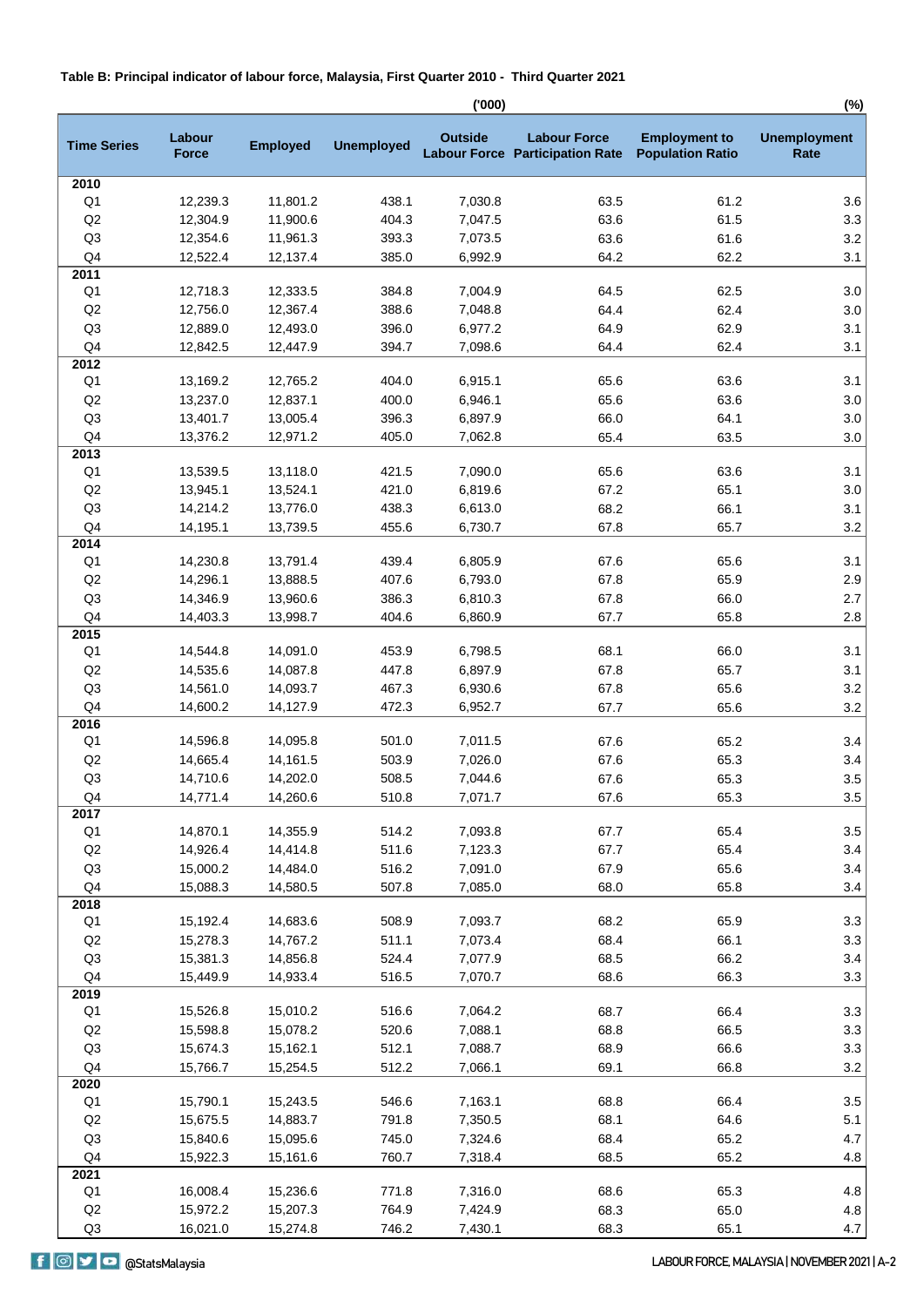#### **Table B1 : Employed person working less than 30 hours by sex and age group, Malaysia, First Quarter 2017 - Third Quarter 2021**

|                    |              |                |               |           |       |                  | (000)           |
|--------------------|--------------|----------------|---------------|-----------|-------|------------------|-----------------|
|                    |              |                | <b>Sex</b>    |           |       | <b>Age Group</b> |                 |
| <b>Time Series</b> | <b>Total</b> | <b>Male</b>    | <b>Female</b> | $15 - 24$ | 25-34 | 35-44            | 45 and<br>above |
| 2017               |              |                |               |           |       |                  |                 |
| Q <sub>1</sub>     | 415.5        | 177.3          | 238.2         | 57.4      | 79.7  | 90.8             | 187.6           |
| Q <sub>2</sub>     | 396.8        | 168.8          | 228.0         | 52.8      | 79.0  | 95.1             | 170.0           |
| Q <sub>3</sub>     | 393.0        | 163.2<br>229.7 |               | 57.3      | 91.1  | 81.4             | 163.1           |
| Q4                 | 419.3        | 173.1          | 246.2         | 60.2      | 105.4 | 84.3             | 169.4           |
| 2018               |              |                |               |           |       |                  |                 |
| Q <sub>1</sub>     | 462.3        | 172.9          | 289.3         | 61.2      | 119.5 | 98.7             | 182.9           |
| Q2                 | 497.2        | 207.7          | 289.5         | 75.5      | 132.4 | 101.3            | 188.0           |
| Q <sub>3</sub>     | 442.4        | 172.7          | 269.7         | 56.4      | 96.7  | 98.3             | 191.0           |
| Q4                 | 370.0        | 140.9          | 229.0         | 39.2      | 80.4  | 78.9             | 171.4           |
| 2019               |              |                |               |           |       |                  |                 |
| Q1                 | 352.6        | 143.7          | 209.0         | 52.2      | 90.9  | 68.9             | 140.7           |
| Q2                 | 374.3        | 171.5          | 202.8         | 43.6      | 84.1  | 87.8             | 158.8           |
| Q <sub>3</sub>     | 326.6        | 118.9          | 207.6         | 42.5      | 73.6  | 79.7             | 130.8           |
| Q4                 | 304.0        | 112.3          | 191.8         | 39.1      | 62.9  | 72.8             | 129.3           |
| 2020               |              |                |               |           |       |                  |                 |
| Q <sub>1</sub>     | 667.5        | 320.1          | 347.4         | 91.0      | 189.1 | 146.5            | 240.9           |
| Q2                 | 789.6        | 444.0          | 345.7         | 134.6     | 229.1 | 182.0            | 244.0           |
| Q <sub>3</sub>     | 403.8        | 151.4          | 252.4         | 116.1     | 118.0 | 72.1             | 97.6            |
| Q4                 | 533.7        | 345.6          | 188.0         | 165.5     | 189.5 | 71.0             | 107.6           |
| 2021               |              |                |               |           |       |                  |                 |
| Q1                 | 441.9        | 281.3          | 160.5         | 57.0      | 209.4 | 106.3            | 69.2            |
| Q2                 | 474.1        | 317.8          | 156.3         | 102.2     | 110.1 | 95.9             | 165.9           |
| Q3                 | 464.6        | 282.9          | 181.6         | 69.0      | 166.4 | 123.7            | 105.4           |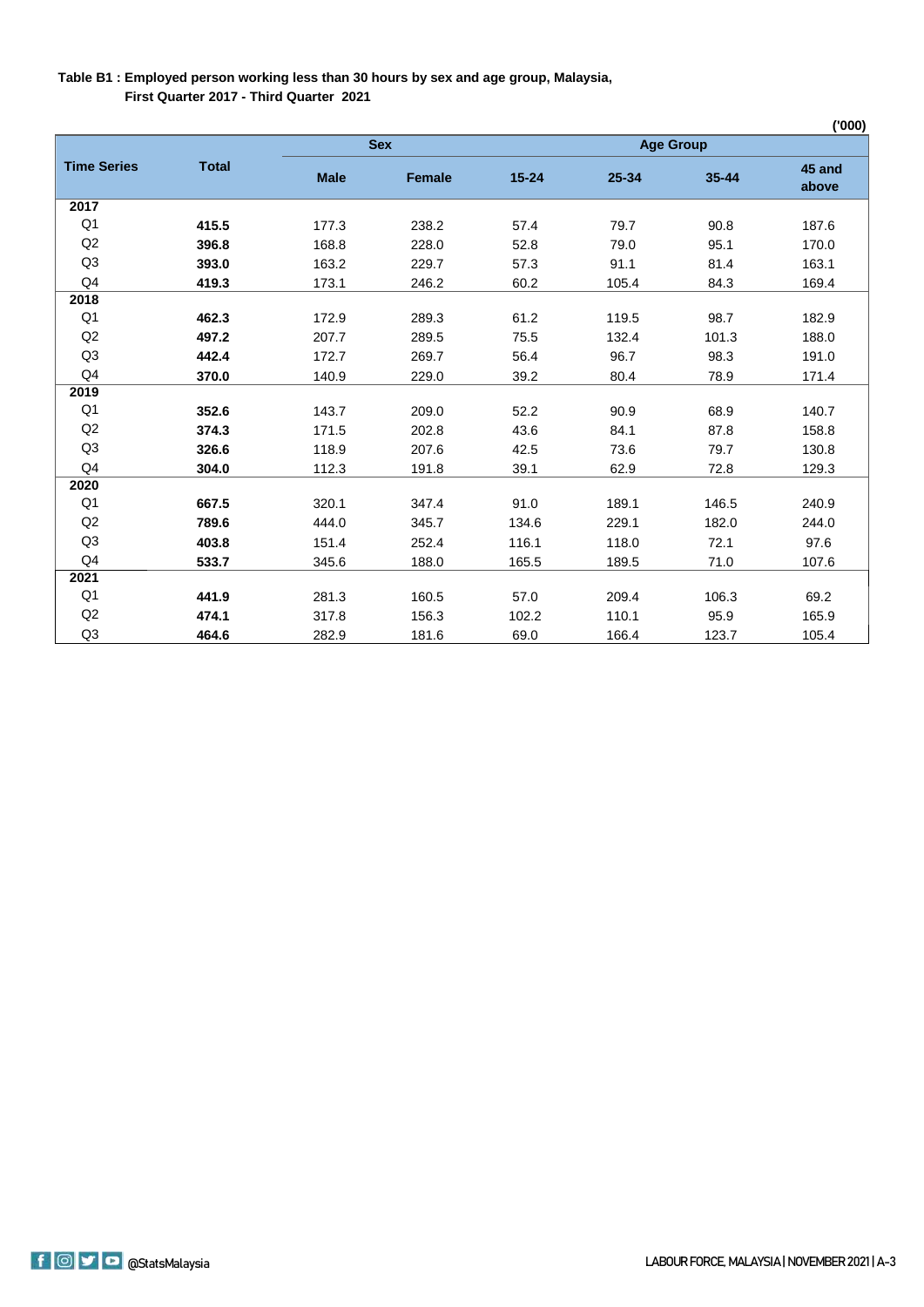#### **Table B2 : Time-related underemployment by sex and age group, Malaysia, First Quarter 2017 - Third Quarter 2021**

|                    |              |             |               |           |       |                  | ('000)       |
|--------------------|--------------|-------------|---------------|-----------|-------|------------------|--------------|
|                    |              |             | <b>Sex</b>    |           |       | <b>Age Group</b> |              |
| <b>Time Series</b> | <b>Total</b> | <b>Male</b> | <b>Female</b> | $15 - 24$ | 25-34 | $35 - 44$        | 45 and above |
| 2017               |              |             |               |           |       |                  |              |
| Q <sub>1</sub>     | 211.8        | 105.9       | 105.8         | 36.8      | 51.0  | 48.6             | 75.4         |
| Q2                 | 195.4        | 97.7        | 97.8          | 34.7      | 45.2  | 48.9             | 66.6         |
| Q <sub>3</sub>     | 224.8        | 109.1       | 115.7         | 46.3      | 59.3  | 49.8             | 69.4         |
| Q <sub>4</sub>     | 238.5        | 115.3       | 123.2         | 45.7      | 69.4  | 44.9             | 78.5         |
| 2018               |              |             |               |           |       |                  |              |
| Q1                 | 242.5        | 102.4       | 141.0         | 37.3      | 74.1  | 52.3             | 79.7         |
| Q2                 | 231.7        | 108.1       | 123.5         | 40.2      | 65.8  | 43.2             | 82.5         |
| Q <sub>3</sub>     | 235.5        | 116.5       | 119.0         | 43.4      | 54.4  | 49.4             | 88.3         |
| Q <sub>4</sub>     | 204.1        | 88.1        | 115.9         | 30.8      | 47.5  | 44.0             | 81.7         |
| 2019               |              |             |               |           |       |                  |              |
| Q1                 | 210.5        | 98.0        | 112.5         | 43.6      | 61.4  | 36.9             | 68.6         |
| Q2                 | 204.5        | 107.2       | 97.2          | 32.0      | 53.8  | 45.7             | 73.0         |
| Q <sub>3</sub>     | 178.7        | 70.4        | 108.2         | 28.6      | 44.8  | 50.9             | 54.4         |
| Q <sub>4</sub>     | 170.7        | 69.2        | 101.5         | 28.7      | 44.2  | 40.6             | 57.1         |
| 2020               |              |             |               |           |       |                  |              |
| Q1                 | 383.2        | 183.2       | 199.9         | 63.2      | 114.1 | 82.4             | 123.5        |
| Q2                 | 413.5        | 257.6       | 156.0         | 76.3      | 99.3  | 106.1            | 131.9        |
| Q <sub>3</sub>     | 300.8        | 102.3       | 198.5         | 108.4     | 97.2  | 47.4             | 47.8         |
| Q <sub>4</sub>     | 369.1        | 267.8       | 101.3         | 130.3     | 117.4 | 53.1             | 68.4         |
| 2021               |              |             |               |           |       |                  |              |
| Q <sub>1</sub>     | 310.5        | 226.7       | 83.8          | 46.4      | 159.3 | 67.2             | 37.6         |
| Q2                 | 329.7        | 236.1       | 93.5          | 86.6      | 82.6  | 46.6             | 113.8        |
| Q <sub>3</sub>     | 326.2        | 232.2       | 93.9          | 40.4      | 137.0 | 87.7             | 61.0         |

**Table B3 : Skill-related underemployment by sex and age group, Malaysia, First Quarter 2017 - Third Quarter 2021**

|                    |              |             |               |           |       |                  | (000)        |
|--------------------|--------------|-------------|---------------|-----------|-------|------------------|--------------|
|                    |              |             | <b>Sex</b>    |           |       | <b>Age Group</b> |              |
| <b>Time Series</b> | <b>Total</b> | <b>Male</b> | <b>Female</b> | $15 - 24$ | 25-34 | $35 - 44$        | 45 and above |
| 2017               |              |             |               |           |       |                  |              |
| Q <sub>1</sub>     | 1,182.9      | 567.0       | 615.9         | 280.8     | 569.0 | 209.3            | 123.8        |
| Q2                 | 1,280.6      | 584.9       | 695.7         | 317.9     | 587.7 | 226.9            | 148.1        |
| Q <sub>3</sub>     | 1,311.6      | 623.9       | 687.7         | 306.1     | 632.6 | 227.4            | 145.5        |
| Q <sub>4</sub>     | 1,332.8      | 648.4       | 684.4         | 303.2     | 631.8 | 254.8            | 142.9        |
| 2018               |              |             |               |           |       |                  |              |
| Q1                 | 1,306.9      | 629.2       | 677.7         | 279.2     | 629.2 | 259.0            | 139.5        |
| Q2                 | 1,408.1      | 647.2       | 760.9         | 314.5     | 687.4 | 257.7            | 148.4        |
| Q <sub>3</sub>     | 1,446.3      | 704.1       | 742.2         | 351.3     | 683.3 | 266.9            | 144.8        |
| Q <sub>4</sub>     | 1,404.0      | 667.8       | 736.2         | 337.2     | 679.1 | 245.4            | 142.3        |
| 2019               |              |             |               |           |       |                  |              |
| Q <sub>1</sub>     | 1,460.8      | 673.2       | 787.6         | 329.5     | 696.4 | 263.0            | 172.0        |
| Q2                 | 1,417.2      | 665.3       | 751.9         | 338.6     | 666.0 | 259.7            | 152.8        |
| Q <sub>3</sub>     | 1,554.5      | 699.3       | 855.2         | 393.5     | 705.8 | 279.1            | 176.0        |
| Q <sub>4</sub>     | 1,540.9      | 746.8       | 794.1         | 348.4     | 732.4 | 287.4            | 172.7        |
| 2020               |              |             |               |           |       |                  |              |
| Q <sub>1</sub>     | 1,637.3      | 815.1       | 822.2         | 338.3     | 786.3 | 310.8            | 201.8        |
| Q2                 | 1,674.1      | 847.7       | 826.4         | 393.7     | 701.9 | 331.6            | 246.9        |
| Q <sub>3</sub>     | 1,762.7      | 865.9       | 896.9         | 405.1     | 811.4 | 355.3            | 190.9        |
| $Q4^r$             | 1,886.8      | 1,066.6     | 820.2         | 353.9     | 862.6 | 443.0            | 227.6        |
| 2021               |              |             |               |           |       |                  |              |
| Q <sub>1</sub>     | 1,899.9      | 951.5       | 948.4         | 437.2     | 848.4 | 401.7            | 212.5        |
| Q2                 | 1,852.5      | 949.0       | 903.5         | 336.9     | 776.0 | 426.1            | 313.5        |
| Q <sub>3</sub>     | 1,873.8      | 931.7       | 942.2         | 426.8     | 835.3 | 392.0            | 219.7        |

**Notes:** <sup>r</sup> Revised



**('000)**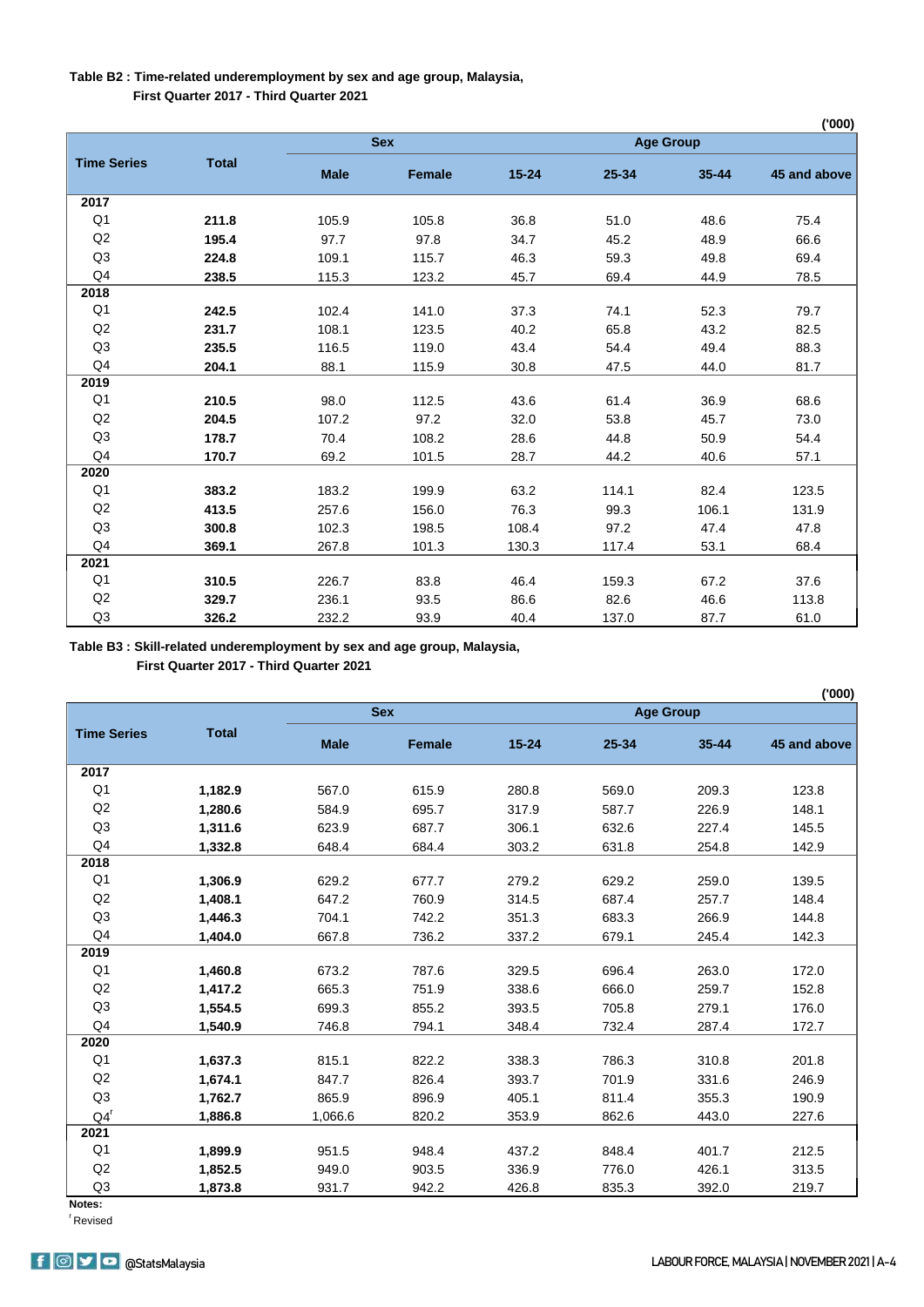#### **Table C: Principle indicator of labour force, Malaysia, January 2010 - November 2021**

|                    |                 |                 |                   | (000)                                 |                                                     |                                                 | (%)                         |
|--------------------|-----------------|-----------------|-------------------|---------------------------------------|-----------------------------------------------------|-------------------------------------------------|-----------------------------|
| <b>Time Series</b> | Labour<br>Force | <b>Employed</b> | <b>Unemployed</b> | <b>Outside</b><br><b>Labour Force</b> | <b>Labour Force</b><br><b>Participation</b><br>Rate | <b>Employment to</b><br><b>Population Ratio</b> | <b>Unemployment</b><br>Rate |
| 2010               |                 |                 |                   |                                       |                                                     |                                                 |                             |
| January            | 12,367.9        | 11,931.2        | 436.7             | 6,927.5                               | 64.1                                                | 61.8                                            | 3.5                         |
| February           | 12,059.8        | 11,632.3        | 427.4             | 7,225.1                               | 62.5                                                | 60.3                                            | 3.5                         |
| March              | 12,324.2        | 11,895.9        | 428.3             | 6,993.0                               | 63.8                                                | 61.6                                            | 3.5                         |
| April              | 12,512.0        | 12,133.5        | 378.5             | 6,894.5                               | 64.5                                                | 62.5                                            | 3.0                         |
| May                | 12,197.6        | 11,798.9        | 398.7             | 7,186.0                               | 62.9                                                | 60.9                                            | 3.3                         |
| June               | 12,331.8        | 11,882.2        | 449.6             | 7,065.0                               | 63.6                                                | 61.3                                            | 3.6                         |
| July               | 12,516.2        | 12,099.5        | 416.7             | 6,900.5                               | 64.5                                                | 62.3                                            | 3.3                         |
| August             | 12,320.9        | 11,936.5        | 384.3             | 7,157.9                               | 63.3                                                | 61.3                                            | 3.1                         |
| September          | 12,289.9        | 11,912.1        | 377.8             | 7,194.4                               | 63.1                                                | 61.1                                            | 3.1                         |
| October            | 12,689.5        | 12,342.6        | 346.8             | 6,846.7                               | 65.0                                                | 63.2                                            | 2.7                         |
| November           | 12,277.5        | 11,874.1        | 403.4             | 7,298.3                               | 62.7                                                | 60.7                                            | 3.3                         |
| December           | 12,822.3        | 12,418.3        | 404.1             | 6,722.3                               | 65.6                                                | 63.5                                            | 3.2                         |
| 2011               |                 |                 |                   |                                       |                                                     |                                                 |                             |
| January            | 12,804.2        | 12,376.0        | 428.2             | 6,881.6                               | 65.0                                                | 62.9                                            | 3.3                         |
| February           | 12,618.9        | 12,245.3        | 373.6             | 7,110.3                               | 64.0                                                | 62.1                                            | 3.0                         |
| March              | 12,862.2        | 12,491.8        | 370.4             | 6,940.1                               | 65.0                                                | 63.1                                            | 2.9                         |
| April              | 12,921.7        | 12,537.1        | 384.6             | 6,930.6                               | 65.1                                                | 63.2                                            | 3.0                         |
| May                | 12,726.6        | 12,330.3        | 396.3             | 7,133.2                               | 64.1                                                | 62.1                                            | 3.1                         |
| June               | 12,782.7        | 12,372.6        | 410.1             | 7,073.7                               | 64.4                                                | 62.3                                            | 3.2                         |
| July               | 12,967.4        | 12,581.5        | 385.9             | 6,920.5                               | 65.2                                                | 63.3                                            | 3.0                         |
| August             | 12,887.9        | 12,486.7        | 401.2             | 7,038.6                               | 64.7                                                | 62.7                                            | 3.1                         |
| September          | 12,875.9        | 12,456.9        | 419.0             | 7,032.2                               | 64.7                                                | 62.6                                            | 3.3                         |
| October            | 12,938.2        | 12,550.1        | 388.1             | 7,045.7                               | 64.7                                                | 62.8                                            | 3.0                         |
| November           | 12,722.4        | 12,323.7        | 398.7             | 7,245.7                               | 63.7                                                | 61.7                                            | 3.1                         |
| December           | 13,092.1        | 12,687.2        | 404.9             | 6,997.3                               | 65.2                                                | 63.2                                            | 3.1                         |
| 2012               |                 |                 |                   |                                       |                                                     |                                                 |                             |
| January            | 13,191.6        | 12,781.3        | 410.4             | 6,878.5                               | 65.7                                                | 63.7                                            | 3.1                         |
| February           | 13,054.5        | 12,645.6        | 408.9             | 7,042.3                               | 65.0                                                | 62.9                                            | 3.1                         |
| March              | 13,295.4        | 12,893.8        | 401.6             | 6,897.3                               | 65.8                                                | 63.9                                            | 3.0                         |
| April              | 13,331.8        | 12,936.9        | 394.8             | 6,851.3                               | 66.1                                                | 64.1                                            | 3.0                         |
| May                | 13,245.6        | 12,861.2        | 384.4             | 6,952.9                               | 65.6                                                | 63.7                                            | 2.9                         |
| June               | 13,232.5        | 12,811.4        | 421.0             | 7,013.7                               | 65.4                                                | 63.3                                            | 3.2                         |
| July               | 13,511.7        | 13,093.3        | 418.4             | 6,777.3                               | 66.6                                                | 64.5                                            | 3.1                         |
| August             | 13,313.6        | 12,963.4        | 350.2             | 7,039.9                               | 65.4                                                | 63.7                                            | 2.6                         |
| September          | 13,408.5        | 12,984.5        | 424.0             | 6,993.2                               | 65.7                                                | 63.6                                            | 3.2                         |
| October            | 13,341.4        | 12,908.9        | 432.6             | 7,056.2                               | 65.4                                                | 63.3                                            | $3.2\,$                     |
| November           | 13,429.2        | 13,044.6        | 384.6             | 7,094.6                               | 65.4                                                | 63.6                                            | 2.9                         |
| December           | 13,538.6        | 13,114.3        | 424.3             | 7,060.6                               | 65.7                                                | 63.7                                            | 3.1                         |
| 2013               |                 |                 |                   |                                       |                                                     |                                                 |                             |
| January            | 13,569.6        | 13,109.8        | 459.8             | 7,035.5                               | 65.9                                                | 63.6                                            | 3.4                         |
| February           | 13,598.8        | 13,195.9        | 402.9             | 7,119.8                               | 65.6                                                | 63.7                                            | $3.0\,$                     |
| March              | 13,684.4        | 13,241.7        | 442.6             | 7,116.7                               | 65.8                                                | 63.7                                            | $3.2\,$                     |
| April              | 13,835.7        | 13,422.9        | 412.8             | 6,922.7                               | 66.7                                                | 64.7                                            | $3.0\,$                     |
| May                | 13,815.3        | 13,368.9        | 446.4             | 7,005.6                               | 66.4                                                | 64.2                                            | $3.2\,$                     |
| June               | 14,217.1        | 13,816.9        | 400.2             | 6,668.6                               | 68.1                                                | 66.2                                            | $2.8\,$                     |
| July               | 14,194.6        | 13,763.0        | 431.6             | 6,655.9                               | 68.1                                                | 66.0                                            | $3.0\,$                     |
| August             | 14,176.6        | 13,734.2        | 442.4             | 6,689.8                               | 67.9                                                | 65.8                                            | 3.1                         |
| September          | 14,309.4        | 13,859.5        | 449.9             | 6,557.3                               | 68.6                                                | 66.4                                            | 3.1                         |
| October            | 14,169.2        | 13,699.1        | 470.1             | 6,746.3                               | 67.7                                                | 65.5                                            | 3.3                         |
| November           | 14,220.9        | 13,730.4        | 490.5             | 6,716.2                               | 67.9                                                | 65.6                                            | 3.4                         |
| December           | 14,276.5        | 13,836.2        | 440.3             | 6,724.3                               | 68.0                                                | 65.9                                            | 3.1                         |
|                    |                 |                 |                   |                                       |                                                     |                                                 |                             |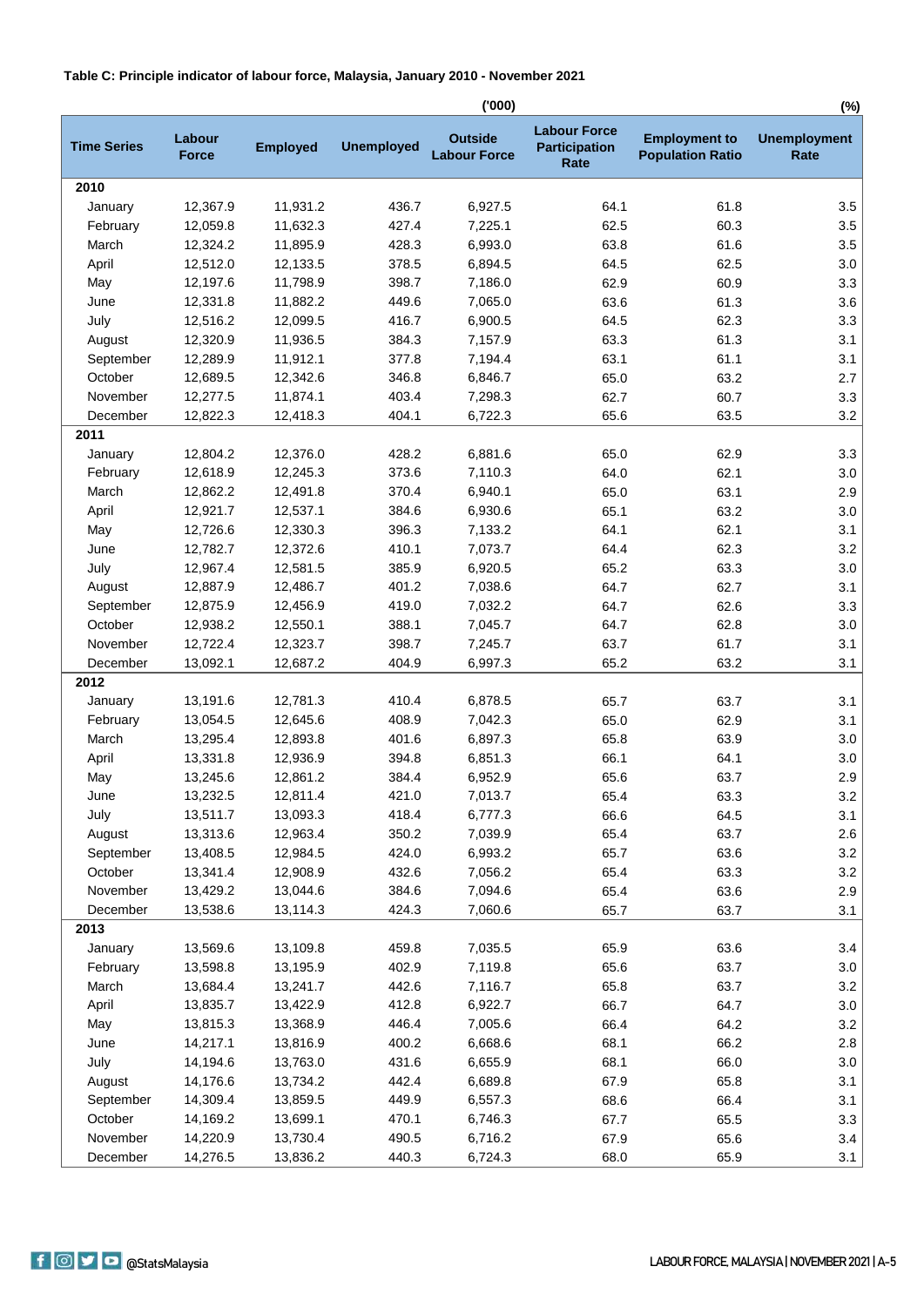#### **Table C: Principle indicator of labour force, Malaysia, January 2010 - November 2021**

|                    |                        |                 |                   | (000)                                 |                                                     |                                                 | (%)                         |
|--------------------|------------------------|-----------------|-------------------|---------------------------------------|-----------------------------------------------------|-------------------------------------------------|-----------------------------|
| <b>Time Series</b> | Labour<br><b>Force</b> | <b>Employed</b> | <b>Unemployed</b> | <b>Outside</b><br><b>Labour Force</b> | <b>Labour Force</b><br><b>Participation</b><br>Rate | <b>Employment to</b><br><b>Population Ratio</b> | <b>Unemployment</b><br>Rate |
| 2014               |                        |                 |                   |                                       |                                                     |                                                 |                             |
| January            | 14,244.4               | 13,775.9        | 468.5             | 6,734.7                               | 67.9                                                | 65.7                                            | 3.3                         |
| February           | 14,249.9               | 13,788.0        | 462.0             | 6,808.7                               | 67.7                                                | 65.5                                            | 3.2                         |
| March              | 14,198.4               | 13,768.3        | 430.1             | 6,956.1                               | 67.1                                                | 65.1                                            | 3.0                         |
| April              | 14,206.7               | 13,793.2        | 413.5             | 6,849.4                               | 67.5                                                | 65.5                                            | 2.9                         |
| May                | 14,430.2               | 14,023.0        | 407.2             | 6,693.2                               | 68.3                                                | 66.4                                            | 2.8                         |
| June               | 14,373.4               | 13,967.0        | 406.4             | 6,826.6                               | 67.8                                                | 65.9                                            | 2.8                         |
| July               | 14,333.4               | 13,935.8        | 397.6             | 6,846.2                               | 67.7                                                | 65.8                                            | 2.8                         |
| August             | 14,266.3               | 13,881.4        | 384.9             | 6,934.1                               | 67.3                                                | 65.5                                            | 2.7                         |
| September          | 14,440.2               | 14,058.4        | 381.8             | 6,763.7                               | 68.1                                                | 66.3                                            | 2.6                         |
| October            | 14,403.1               | 14,023.3        | 379.9             | 6,926.7                               | 67.5                                                | 65.7                                            | 2.6                         |
| November           | 14,404.1               | 14,025.4        | 378.7             | 6,887.1                               | 67.7                                                | 65.9                                            | 2.6                         |
| December           | 14,512.0               | 14,060.2        | 451.7             | 6,784.8                               | 68.1                                                | 66.0                                            | 3.1                         |
| 2015               |                        |                 |                   |                                       |                                                     |                                                 |                             |
| January            | 14,442.0               | 13,991.8        | 450.3             | 6,923.7                               | 67.6                                                | 65.5                                            | 3.1                         |
| February           | 14,554.7               | 14,092.9        | 461.8             | 6,847.8                               | 68.0                                                | 65.9                                            | 3.2                         |
| March              | 14,601.2               | 14,160.5        | 440.7             | 6,839.3                               | 68.1                                                | 66.1                                            | 3.0                         |
| April              | 14,569.5               | 14,136.2        | 433.3             | 6,890.2                               | 67.9                                                | 65.9                                            | 3.0                         |
| May                | 14,575.0               | 14,126.7        | 448.3             | 6,933.5                               | 67.8                                                | 65.7                                            | 3.1                         |
| June               | 14,609.9               | 14,146.7        | 463.2             | 6,896.2                               | 67.9                                                | 65.8                                            | 3.2                         |
| July               | 14,579.1               | 14,106.2        | 472.9             | 6,937.7                               | 67.8                                                | 65.6                                            | 3.2                         |
| August             | 14,685.1               | 14,214.6        | 470.5             | 6,871.5                               | 68.1                                                | 65.9                                            | 3.2                         |
| September          | 14,642.0               | 14,151.7        | 490.3             | 6,925.4                               | 67.9                                                | 65.6                                            | 3.3                         |
| October            | 14,665.9               | 14,184.7        | 481.3             | 6,894.8                               | 68.0                                                | 65.8                                            | 3.3                         |
| November           | 14,687.2               | 14,215.7        | 471.5             | 6,945.0                               | 67.9                                                | 65.7                                            | 3.2                         |
| December           | 14,690.0               | 14,185.7        | 504.3             | 6,945.3                               | 67.9                                                | 65.6                                            | 3.4                         |
| 2016               |                        |                 |                   |                                       |                                                     |                                                 |                             |
| January            | 14,652.0               | 14,150.5        | 501.5             | 6,984.2                               | 67.7                                                | 65.4                                            | 3.4                         |
| February           | 14,703.3               | 14,196.9        | 506.4             | 7,063.1                               | 67.6                                                | 65.2                                            | 3.4                         |
| March              | 14,710.1               | 14,200.7        | 509.5             | 6,964.0                               | 67.9                                                | 65.5                                            | 3.5                         |
| April              | 14,675.3               | 14,163.7        | 511.5             | 7,012.5                               | 67.7                                                | 65.3                                            | 3.5                         |
| May                | 14,705.0               | 14,200.2        | 504.8             | 7,021.1                               | 67.7                                                | 65.4                                            | 3.4                         |
| June               | 14,720.1               | 14,218.4        | 501.8             | 7,036.5                               | 67.7                                                | 65.4                                            | 3.4                         |
| July               | 14,729.0               | 14,212.8        | 516.2             | 7,008.4                               | 67.8                                                | 65.4                                            | 3.5                         |
| August             | 14,822.2               | 14,306.9        | 515.2             | 7,053.3                               | 67.8                                                | 65.4                                            | 3.5                         |
| September          | 14,762.2               | 14,249.6        | 512.6             | 7,084.3                               | 67.6                                                | 65.2                                            | $3.5\,$                     |
| October            | 14,765.1               | 14,253.4        | 511.7             | 7,071.1                               | 67.6                                                | 65.3                                            | $3.5\,$                     |
| November           | 14,827.9               | 14,317.2        | 510.7             | 7,081.8                               | 67.7                                                | 65.3                                            | 3.4                         |
| December           | 14,788.9               | 14,276.7        | 512.2             | 7,072.8                               | 67.6                                                | 65.3                                            | $3.5\,$                     |
| 2017               |                        |                 |                   |                                       |                                                     |                                                 |                             |
| January            | 14,880.9               | 14,366.8        | 514.1             | 7,090.4                               | 67.7                                                | 65.4                                            | 3.5                         |
| February           | 14,916.7               | 14,401.8        | 514.8             | 7,086.9                               | 67.8                                                | 65.5                                            | $3.5\,$                     |
| March              | 14,932.5               | 14,421.7        | 510.8             | 7,121.8                               | 67.7                                                | 65.4                                            | 3.4                         |
| April              | 14,941.5               | 14,429.6        | 511.9             | 7,122.5                               | 67.7                                                | 65.4                                            | 3.4                         |
| May                | 14,961.9               | 14,454.4        | 507.5             | 7,120.8                               | 67.8                                                | 65.5                                            | 3.4                         |
| June               | 15,027.6               | 14,519.9        | 507.7             | 7,141.1                               | 67.8                                                | 65.5                                            | 3.4                         |
| July               | 15,016.4               | 14,497.4        | 519.0             | 7,150.4                               | 67.7                                                | 65.4                                            | $3.5\,$                     |
| August             | 15,030.2               | 14,513.4        | 516.9             | 7,138.4                               | 67.8                                                | 65.5                                            | 3.4                         |
| September          | 15,058.8               | 14,544.3        | 514.5             | 7,122.1                               | 67.9                                                | 65.6                                            | 3.4                         |
| October            | 15,090.4               | 14,581.7        | 508.8             | 7,117.7                               | 68.0                                                | 65.7                                            | 3.4                         |
| November           | 15,084.0               | 14,578.9        | 505.1             | 7,121.4                               | 67.9                                                | 65.7                                            | 3.3                         |
| December           | 15,145.9               | 14,640.1        | 505.8             | 7,084.1                               | 68.1                                                | 65.9                                            | 3.3                         |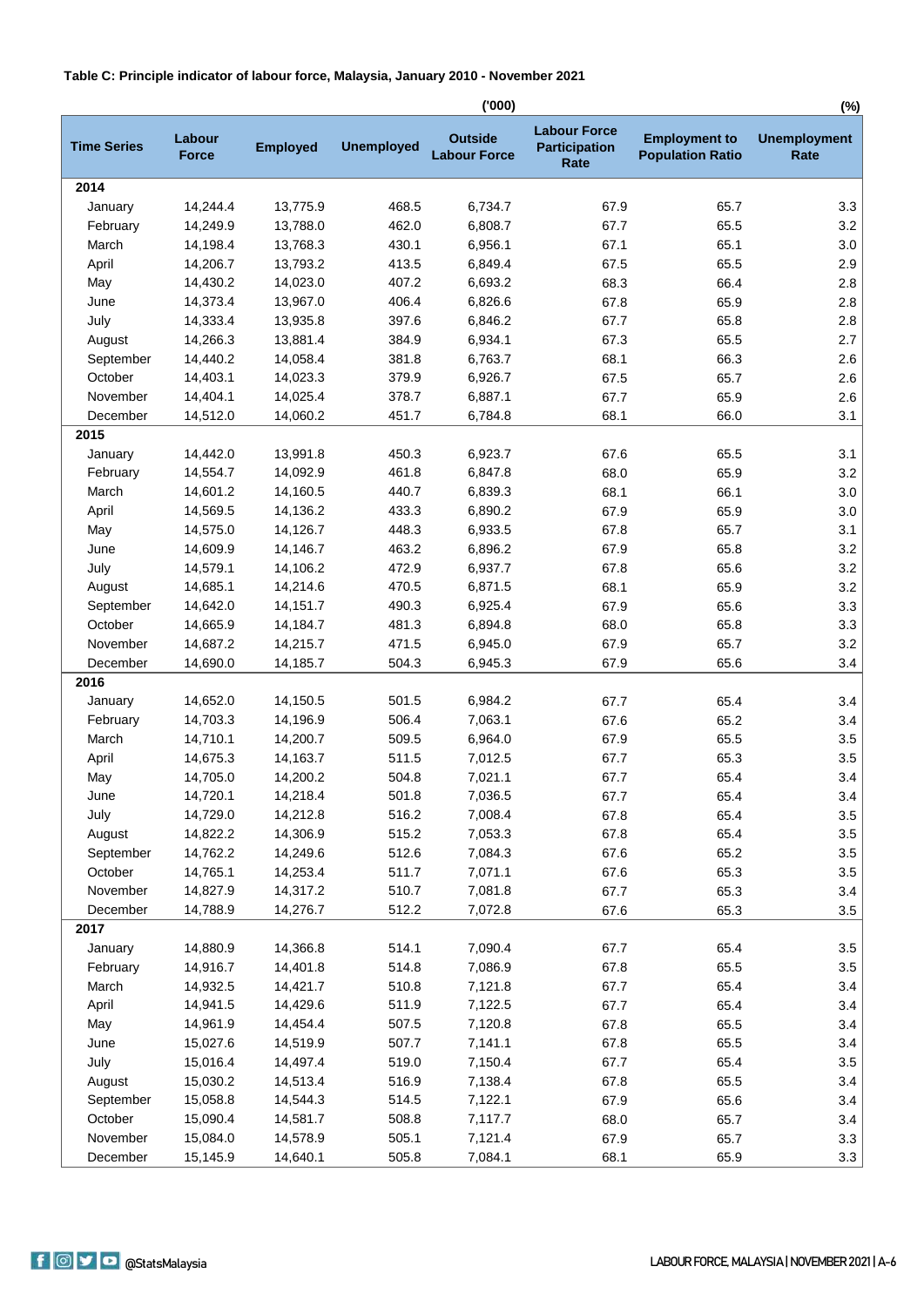#### **Table C: Principle indicator of labour force, Malaysia, January 2010 - November 2021**

|                    |                        |                 |                   | (000)                                 |                                                     |                                                 | (%)                         |
|--------------------|------------------------|-----------------|-------------------|---------------------------------------|-----------------------------------------------------|-------------------------------------------------|-----------------------------|
| <b>Time Series</b> | Labour<br><b>Force</b> | <b>Employed</b> | <b>Unemployed</b> | <b>Outside</b><br><b>Labour Force</b> | <b>Labour Force</b><br><b>Participation</b><br>Rate | <b>Employment to</b><br><b>Population Ratio</b> | <b>Unemployment</b><br>Rate |
| 2018               |                        |                 |                   |                                       |                                                     |                                                 |                             |
| January            | 15,187.0               | 14,670.5        | 516.5             | 7,074.8                               | 68.2                                                | 65.9                                            | 3.4                         |
| February           | 15,230.0               | 14,721.5        | 508.5             | 7,112.3                               | 68.2                                                | 65.9                                            | 3.3                         |
| March              | 15,241.2               | 14,732.5        | 508.7             | 7,115.0                               | 68.2                                                | 65.9                                            | 3.3                         |
| April              | 15,313.1               | 14,803.1        | 510.0             | 7,130.9                               | 68.2                                                | 66.0                                            | 3.3                         |
| May                | 15,357.5               | 14,852.6        | 504.8             | 7,097.1                               | 68.4                                                | 66.1                                            | 3.3                         |
| June               | 15,379.0               | 14,863.2        | 515.8             | 7,062.2                               | 68.5                                                | 66.2                                            | 3.4                         |
| July               | 15,401.0               | 14,882.4        | 518.6             | 7,044.5                               | 68.6                                                | 66.3                                            | 3.4                         |
| August             | 15,421.4               | 14,896.5        | 525.0             | 7,133.9                               | 68.4                                                | 66.0                                            | 3.4                         |
| September          | 15,442.9               | 14,926.5        | 516.4             | 7,096.8                               | 68.5                                                | 66.2                                            | 3.3                         |
| October            | 15,450.0               | 14,937.1        | 512.9             | 7,093.7                               | 68.5                                                | 66.3                                            | 3.3                         |
| November           | 15,457.5               | 14,941.3        | 516.2             | 7,151.2                               | 68.4                                                | 66.1                                            | 3.3                         |
| December           | 15,500.1               | 14,986.0        | 514.2             | 7,120.1                               | 68.5                                                | 66.3                                            | 3.3                         |
| 2019               |                        |                 |                   |                                       |                                                     |                                                 |                             |
| January            | 15,508.5               | 14,992.8        | 515.6             | 7,095.9                               | 68.6                                                | 66.3                                            | 3.3                         |
| February           | 15,543.2               | 15,026.8        | 516.4             | 7,145.9                               | 68.5                                                | 66.2                                            | 3.3                         |
| March              | 15,556.6               | 15,035.2        | 521.3             | 7,169.4                               | 68.5                                                | 66.2                                            | 3.4                         |
| April              | 15,613.1               | 15,089.8        | 523.3             | 7,184.4                               | 68.5                                                | 66.2                                            | 3.4                         |
| May                | 15,642.3               | 15,122.5        | 519.8             | 7,190.0                               | 68.5                                                | 66.2                                            | 3.3                         |
| June               | 15,655.9               | 15,134.6        | 521.4             | 7,156.7                               | 68.6                                                | 66.3                                            | 3.3                         |
| July               | 15,704.6               | 15,179.8        | 524.8             | 7,207.7                               | 68.5                                                | 66.3                                            | 3.3                         |
| August             | 15,706.0               | 15,185.8        | 520.2             | 7,172.4                               | 68.6                                                | 66.4                                            | 3.3                         |
| September          | 15,751.2               | 15,229.9        | 521.4             | 7,159.8                               | 68.7                                                | 66.5                                            | 3.3                         |
| October            | 15,777.7               | 15,265.6        | 512.1             | 7,175.0                               | 68.7                                                | 66.5                                            | 3.2                         |
| November           | 15,828.9               | 15,315.0        | 513.9             | 7,174.2                               | 68.8                                                | 66.6                                            | 3.2                         |
| December           | 15,803.0               | 15,286.0        | 517.0             | 7,129.8                               | 68.9                                                | 66.7                                            | 3.3                         |
| 2020               |                        |                 |                   |                                       |                                                     |                                                 |                             |
| January            | 15,829.3               | 15,317.6        | 511.7             | 7,128.9                               | 68.9                                                | 66.7                                            | 3.2                         |
| February           | 15,869.8               | 15,344.5        | 525.2             | 7,224.0                               | 68.7                                                | 66.4                                            | 3.3                         |
| March              | 15,842.9               | 15,232.4        | 610.5             | 7,239.8                               | 68.6                                                | 66.0                                            | 3.9                         |
| April              | 15,712.2               | 14,933.4        | 778.8             | 7,345.1                               | 68.1                                                | 64.8                                            | $5.0\,$                     |
| May                | 15,714.0               | 14,887.9        | 826.1             | 7,392.1                               | 68.0                                                | 64.4                                            | 5.3                         |
| June               | 15,763.5               | 14,990.2        | 773.2             | 7,398.5                               | 68.1                                                | 64.7                                            | 4.9                         |
| July               | 15,818.5               | 15,073.4        | 745.1             | 7,399.8                               | 68.1                                                | 64.9                                            | 4.7                         |
| August             | 15,895.1               | 15,153.5        | 741.6             | 7,351.5                               | 68.4                                                | 65.2                                            | 4.7                         |
| September          | 15,930.6               | 15,193.1        | 737.5             | 7,359.8                               | 68.4                                                | 65.2                                            | 4.6                         |
| October            | 15,955.3               | 15,207.1        | 748.2             | 7,347.7                               | 68.5                                                | 65.3                                            | 4.7                         |
| November           | 15,960.5               | 15,196.1        | 764.4             | 7,374.8                               | 68.4                                                | 65.1                                            | 4.8                         |
| December           | 15,988.3               | 15,215.4        | 772.9             | 7,372.2                               | 68.4                                                | 65.1                                            | 4.8                         |
| 2021               |                        |                 |                   |                                       |                                                     |                                                 |                             |
| January            | 16,019.8               | 15,237.3        | 782.5             | 7,366.2                               | 68.5                                                | 65.2                                            | 4.9                         |
| February           | 16,048.2               | 15,270.6        | 777.5             | 7,371.4                               | 68.5                                                | 65.2                                            | 4.8                         |
| March              | 16,082.5               | 15,329.3        | 753.2             | 7,363.7                               | 68.6                                                | 65.4                                            | 4.7                         |
| April              | 16,094.7               | 15,352.0        | 742.7             | 7,376.8                               | 68.6                                                | 65.4                                            | 4.6                         |
| May                | 16,098.9               | 15,370.8        | 728.1             | 7,398.0                               | 68.5                                                | 65.4                                            | $4.5\,$                     |
| June               | 16,066.2               | 15,297.5        | 768.7             | 7,456.8                               | 68.3                                                | 65.0                                            | 4.8                         |
| July               | 16,072.9               | 15,294.8        | 778.2             | 7,475.4                               | 68.3                                                | 65.0                                            | 4.8                         |
| August             | 16,125.4               | 15,376.6        | 748.8             | 7,448.5                               | 68.4                                                | 65.2                                            | 4.6                         |
| September          | 16,193.1               | 15,463.5        | 729.6             | 7,405.9                               | 68.6                                                | 65.5                                            | 4.5                         |
| October            | 16,259.6               | 15,554.6        | 705.0             | 7,364.5                               | 68.8                                                | 65.8                                            | 4.3                         |
| November           | 16,304.7               | 15,610.3        | 694.4             | 7,344.4                               | 68.9                                                | 66.0                                            | 4.3                         |

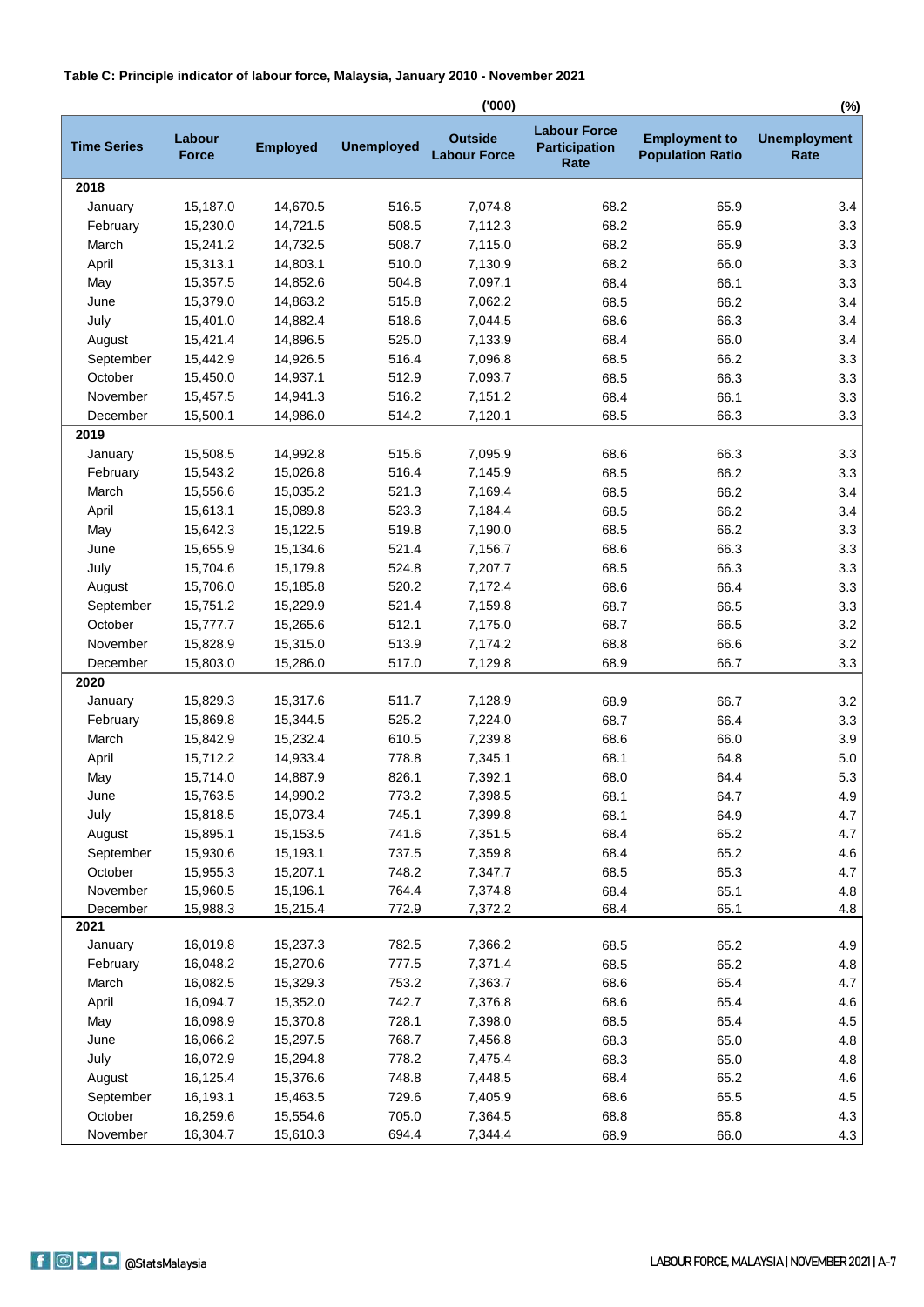|              |                      |                |                |                    |                         |                                                                           |                    |                    |                    | (000)              |
|--------------|----------------------|----------------|----------------|--------------------|-------------------------|---------------------------------------------------------------------------|--------------------|--------------------|--------------------|--------------------|
|              |                      |                |                |                    |                         | <b>Occupation</b>                                                         |                    |                    |                    |                    |
| Year         | <b>Total</b>         | $\overline{1}$ | $\overline{2}$ | 3                  | $\overline{\mathbf{4}}$ | 5                                                                         | $6\phantom{a}$     | $\overline{7}$     | 8                  | 9                  |
|              |                      |                |                |                    |                         | Dictionary of Occupational Classification, 1980 <sup>1</sup>              |                    |                    |                    |                    |
| 1982         | 5,249.0              | 375.7          | 111.5          | 493.4              | 510.5                   | 573.2                                                                     | 1,655.3            | 1,529.4            | n.a                | n.a                |
| 1983         | 5,457.0              | 381.3          | 132.3          | 520.6              | 522.7                   | 593.7                                                                     | 1,678.5            | 1,628.0            | n.a                | n.a                |
| 1984         | 5,566.7              | 409.8          | 115.4          | 541.3              | 600.0                   | 638.1                                                                     | 1,694.1            | 1,567.7            | n.a                | n.a                |
| 1985         | 5,653.4              | 426.6          | 129.2          | 551.5              | 625.9                   | 643.0                                                                     | 1,720.0            | 1,556.9            | n.a                | n.a                |
| 1986         | 5,760.1              | 449.0          | 140.4          | 544.9              | 638.5                   | 686.6                                                                     | 1,757.2            | 1,543.6            | n.a                | n.a                |
| 1987         | 5,983.9              | 452.0          | 117.7          | 566.1              | 711.9                   | 704.3                                                                     | 1,845.8            | 1,586.1            | n.a                | n.a                |
| 1988         | 6,157.2              | 454.1          | 127.9          | 574.4              | 728.1                   | 728.3                                                                     | 1,892.5            | 1,651.7            | n.a                | n.a                |
| 1989         | 6,390.9              | 477.0          | 131.3          | 605.5              | 726.0                   | 727.0                                                                     | 1,848.9            | 1,875.0            | n.a                | n.a                |
| 1990         | 6,685.0              | 519.8          | 144.8          | 655.6              | 758.7                   | 762.6                                                                     | 1,750.7            | 2,092.8            | n.a                | n.a                |
| 1992         | 7,047.8              | 586.4          | 187.8          | 732.3              | 763.5                   | 790.1                                                                     | 1,549.7            | 2,437.9            | n.a                | n.a                |
| 1993         | 7,383.4              | 639.5          | 219.9          | 789.2              | 771.8                   | 879.0                                                                     | 1,576.0            | 2,508.0            | n.a                | n.a                |
| 1995         | 7,645.0              | 756.6          | 247.7          | 832.0              | 834.9                   | 845.8                                                                     | 1,539.5            | 2,588.4            | n.a                | n.a                |
| 1996         | 8,399.3              | 838.0          | 298.2          | 905.8              | 935.7                   | 943.1                                                                     | 1,644.8            | 2,833.6            | n.a                | n.a                |
| 1997         | 8,569.2              | 896.6          | 329.5          | 963.2              | 918.5                   | 985.1                                                                     | 1,516.4            | 2,960.0            | n.a                | n.a                |
| 1998         | 8,599.6              | 913.1          | 346.2          | 946.9              | 937.5                   | 1,007.9                                                                   | 1,632.6            | 2,815.4            | n.a                | n.a                |
| 1999         | 8,837.8              | 937.0          | 348.3          | 985.6              | 991.7                   | 1,052.8                                                                   | 1,633.1            | 2,889.2            | n.a                | n.a                |
| 2000         | 9,269.2              | 1,020.4        | 391.9          | 1,012.5            | 1,044.8                 | 1,189.3                                                                   | 1,569.3            | 3,040.9            | n.a                | n.a                |
|              |                      |                |                |                    |                         | Malaysia Standard Classification of Occupations (MASCO) 1998 <sup>2</sup> |                    |                    |                    |                    |
| 2001         | 9,357.0              | 695.0          | 457.2          | 1,126.1            | 890.6                   | 1,291.1                                                                   | 1,265.3            | 1,160.2            | 1,476.6            | 994.9              |
| 2002         | 9,542.6              | 786.3          | 483.5          | 1,194.6            | 890.3                   | 1,307.7                                                                   | 1,260.8            | 1,168.1            | 1,373.0            | 1,078.2            |
| 2003         | 9,869.7              | 793.5          | 530.3          | 1,219.9            | 937.8                   | 1,399.4                                                                   | 1,249.8            | 1,235.6            | 1,420.7            | 1,082.6            |
| 2004         | 9,979.5              | 859.3<br>777.4 | 561.3<br>555.1 | 1,211.6<br>1,266.8 | 931.2<br>992.3          | 1,479.7<br>1,483.7                                                        | 1,292.8            | 1,165.2<br>1,145.5 | 1,409.9            | 1,068.5<br>1,128.3 |
| 2005<br>2006 | 10,045.4<br>10,275.4 | 829.6          | 565.9          | 1,307.5            | 968.3                   | 1,597.1                                                                   | 1,268.6<br>1,335.9 | 1,154.8            | 1,427.5<br>1,408.0 | 1,108.4            |
| 2007         | 10,538.1             | 770.4          | 596.8          | 1,400.5            | 1,029.5                 | 1,705.6                                                                   | 1,355.3            | 1,133.2            | 1,347.4            | 1,199.3            |
| 2008         | 10,659.6             | 748.8          | 613.7          | 1,496.4            | 1,053.4                 | 1,776.1                                                                   | 1,271.3            | 1,153.8            | 1,344.1            | 1,202.0            |
| 2009         | 10,897.3             | 822.9          | 684.6          | 1,560.0            | 1,086.6                 | 1,869.1                                                                   | 1,255.7            | 1,132.9            | 1,242.7            | 1,242.8            |
| 2010         | 11,899.5             | 856.7          | 737.4          | 1,695.8            | 1,183.2                 | 1,959.6                                                                   | 1,382.0            | 1,228.3            | 1,502.8            | 1,353.7            |
|              |                      |                |                |                    |                         | Malaysia Standard Classification of Occupations (MASCO) 2008 <sup>3</sup> |                    |                    |                    |                    |
| 2011         | 12,351.5             | 692.4          | 1,221.0        | 1,306.3            | 1,180.3                 | 2,503.2                                                                   | 1,011.8            | 1,345.8            | 1,570.2            | 1,520.4            |
| 2012         | 12,820.5             | 684.4          | 1,244.0        | 1,283.4            | 1,168.8                 | 2,640.7                                                                   | 1,184.1            | 1,428.5            | 1,576.8            | 1,609.8            |
| 2013         | 13,545.4             | 695.5          | 1,284.7        | 1,292.6            | 1,190.7                 | 2,911.0                                                                   | 1,180.2            | 1,492.1            | 1,694.4            | 1,804.0            |
| 2014         | 13,852.6             | 664.4          | 1,376.5        | 1,367.2            | 1,237.8                 | 3,169.3                                                                   | 1,002.4            | 1,555.1            | 1,659.1            | 1,820.8            |
| 2015         | 14,067.7             | 718.6          | 1,462.0        | 1,406.9            | 1,241.1                 | 3,188.9                                                                   | 940.3              | 1,578.8            | 1,585.2            | 1,945.9            |
|              |                      |                |                |                    |                         | Malaysia Standard Classification of Occupations (MASCO) 2013 <sup>4</sup> |                    |                    |                    |                    |
| 2016         | 14,163.7             | 658.5          | 1,755.2        | 1,453.5            | 1,163.8                 | 3,176.3                                                                   | 872.0              | 1,570.3            | 1,669.8            | 1,844.2            |
| 2017         | 14,476.8             | 690.3          | 1,771.6        | 1,522.9            | 1,236.5                 | 3,212.6                                                                   | 898.9              | 1,517.1            | 1,766.5            | 1,860.4            |
| 2018         | 14,776.0             | 660.5          | 1,824.4        | 1,536.7            | 1,247.7                 | 3,422.8                                                                   | 921.9              | 1,545.5            | 1,787.9            | 1,828.7            |
| 2019         | 15,073.4             | 694.5          | 1,883.5        | 1,573.9            | 1,272.1                 | 3,411.6                                                                   | 932.8              | 1,577.1            | 1,865.4            | 1,862.5            |
| 2020         | 14,956.7             | 808.4          | 1,867.7        | 1,547.2            | 1,242.1                 | 3,632.3                                                                   | 916.3              | 1,472.5            | 1,689.9            | 1,780.3            |
|              |                      |                |                |                    |                         |                                                                           |                    |                    |                    |                    |

**Notes:**

**1 For 1982- 2000, category of occupation are classified according to the "Dictionary of Occupational Classification, 1980" as follows:**

**1:** Professional, technical and related workers

- **2:** Administrative and managerial workers
- **3**: Clerical and related workers
- **4**: Sales workers
- **5**: Service workers
- **6**: Agricultural, animal husbandry and forestry workers, fishermen and hunters
- and labourers **7**: Production and related workers, transport equipment operators

#### **2 For 2001 - 2010, category of occupation are classified according to the "Malaysia Standard Classification of Occupations (MASCO) 1998" as follows:**

- **1:** Legislators, senior officials and managers
- **2:** Professionals
- **3**: Technicians and associate professionals
- **4**: Clerical workers
- **5**: Service workers and shop and market sales workers
- **6**: Skilled agricultural and fishery workers
- **7**: Craft and related trade workers
- **8**: Plant and machine-operators and assemblers
- **9**: Elementary occupations

#### **3 For 2011 - 2015, category of occupation are classified according to the "Malaysia Standard Classification of Occupations (MASCO) 2008" as follows:**

- **1:** Managers
- **2:** Professionals
- **3**: Technicians and associate professionals
- **4**: Clerical support workers
- **5**: Service workers and shop and market sales workers
- **6**: Skilled agricultural, forestry and fishery workers
- **7**: Craft and related trades workers
- **8**: Plant and machine-operators and assemblers
- **9**: Elementary occupations

#### **4 For 2016 - 2019, category of occupation are classified according to the "Malaysia Standard Classification of Occupations (MASCO) 2013" as follows:**

- **1:** Managers
- **2:** Professionals
- **3**: Technicians and associate professionals
- **4**: Clerical workers
- **5**: Service and sales workers
- **6**: Skilled agricultural, forestry, livestock and fishery workers
- **7**: Craft and related trades workers
- **8**: Plant and machine-operators and assemblers
- **9**: Elementary occupations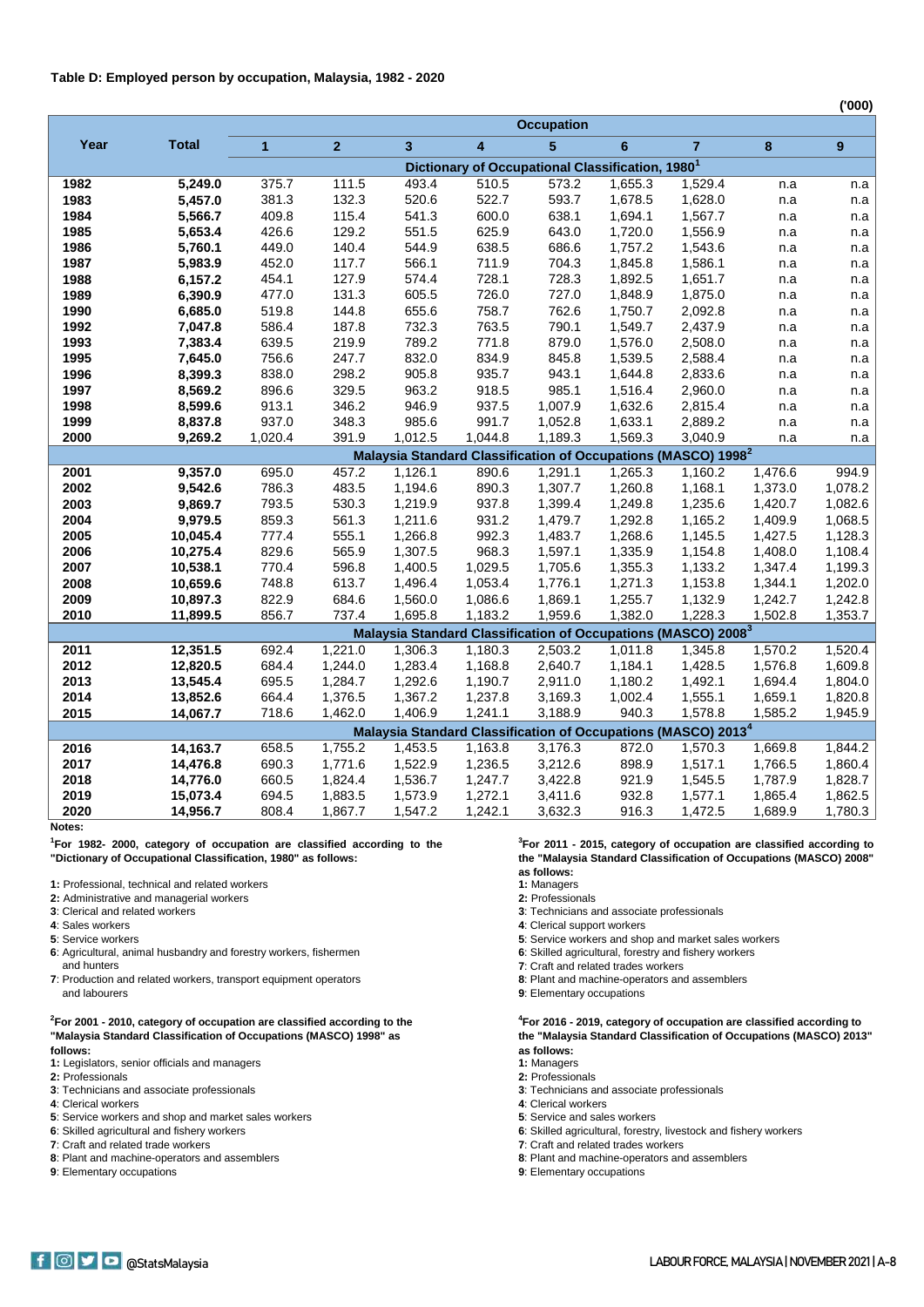|       |              |         |       |              |         |                 |         |                                                                      |       |         | ('000) |
|-------|--------------|---------|-------|--------------|---------|-----------------|---------|----------------------------------------------------------------------|-------|---------|--------|
|       |              |         |       |              |         | <b>Industry</b> |         |                                                                      |       |         |        |
| Year  | <b>Total</b> | A       | B     | $\mathbf{C}$ | D       | E               | F       | G                                                                    | н     |         | J      |
|       |              |         |       |              |         |                 |         | Malaysia Industrial Classification, (Updated) 1972 <sup>1</sup>      |       |         |        |
| 1982  | 5,249.0      | 1,635.8 | 51.7  | 816.0        | 34.9    | 377.5           | 860.9   | 223.1                                                                | 202.1 | 1,046.9 | n.a    |
| 1983  | 5,457.0      | 1,670.9 | 55.1  | 894.1        | 39.3    | 425.6           | 897.3   | 235.9                                                                | 197.7 | 1,041.0 | n.a    |
| 1984  | 5,566.7      | 1,695.0 | 46.5  | 858.4        | 32.9    | 428.0           | 956.6   | 242.8                                                                | 200.5 | 1,106.0 | n.a    |
| 1985  | 5,653.4      | 1,717.4 | 44.4  | 850.4        | 31.5    | 419.4           | 994.3   | 244.3                                                                | 218.9 | 1,132.7 | n.a    |
| 1986  | 5,760.1      | 1,764.5 | 40.6  | 874.0        | 32.4    | 369.4           | 1,035.1 | 242.0                                                                | 234.6 | 1,167.6 | n.a    |
| 1987  | 5,983.9      | 1,846.4 | 33.0  | 928.9        | 35.9    | 336.3           | 1,091.7 | 252.0                                                                | 241.6 | 1,218.0 | n.a    |
| 1988  | 6,157.2      | 1,883.8 | 30.7  | 978.1        | 41.3    | 339.9           | 1,112.6 | 265.1                                                                | 229.4 | 1,276.1 | n.a    |
| 1989  | 6,390.9      | 1,832.5 | 33.1  | 1,171.1      | 40.6    | 376.9           | 1,143.9 | 277.6                                                                | 253.2 | 1,262.0 | n.a    |
| 1990  | 6,685.0      | 1,737.6 | 36.8  | 1,332.8      | 46.7    | 423.9           | 1,217.8 | 301.9                                                                | 258.4 | 1,329.0 | n.a    |
| 1992  | 7,047.8      | 1,535.8 | 36.3  | 1,639.6      | 45.9    | 506.7           | 1,254.5 | 326.2                                                                | 299.8 | 1,403.1 | n.a    |
| 1993  | 7,383.4      | 1,558.6 | 37.6  | 1,726.9      | 60.3    | 538.8           | 1,266.2 | 344.0                                                                | 330.1 | 1,520.9 | n.a    |
| 1995  | 7,645.0      | 1,526.8 | 32.5  | 1,780.5      | 48.0    | 611.3           | 1,370.7 | 359.2                                                                | 363.7 | 1,552.2 | n.a    |
| 1996  | 8,399.3      | 1,626.2 | 35.0  | 1,912.1      | 44.1    | 716.5           | 1,566.7 | 400.7                                                                | 412.0 | 1,686.0 | n.a    |
| 1997  | 8,569.2      | 1,481.3 | 38.5  | 2,002.5      | 50.9    | 793.0           | 1,577.9 | 423.3                                                                | 447.2 | 1,754.5 | n.a    |
| 1998  | 8,599.6      | 1,616.5 | 28.4  | 1,907.8      | 50.0    | 745.9           | 1,616.0 | 421.7                                                                | 425.8 | 1,787.5 | n.a    |
| 1999  | 8,837.8      | 1,623.7 | 37.8  | 1,990.7      | 50.2    | 722.8           | 1,660.6 | 420.3                                                                | 466.2 | 1,865.4 | n.a    |
| 2000  | 9,269.2      | 1,552.4 | 27.7  | 2,174.2      | 49.3    | 759.9           | 1,787.2 | 433.9                                                                | 474.3 | 2,010.3 | n.a    |
|       |              |         |       |              |         |                 |         | Malaysia Standard Industrial Classification (MSIC) 2000 <sup>2</sup> |       |         |        |
| 2001  | 9,357.0      | 1,288.2 | 127.7 | 26.7         | 2,184.1 | 57.3            | 829.8   | 1,458.1                                                              | 585.1 | 468.3   | 225.3  |
| 2002  | 9,542.6      | 1,316.8 | 107.7 | 27.5         | 2,068.9 | 50.6            | 905.1   | 1,497.0                                                              | 616.1 | 496.8   | 240.5  |
| 2003  | 9,869.7      | 1,301.2 | 107.0 | 29.5         | 2,131.0 | 57.6            | 942.5   | 1,592.2                                                              | 644.2 | 481.6   | 223.4  |
| 2004  | 9,979.5      | 1,326.5 | 126.1 | 34.7         | 2,023.0 | 57.9            | 890.8   | 1,607.2                                                              | 698.2 | 532.9   | 236.1  |
| 2005  | 10,045.4     | 1,355.2 | 115.2 | 36.1         | 1,989.3 | 56.6            | 904.4   | 1,620.3                                                              | 671.8 | 544.7   | 247.4  |
| 2006  | 10,275.4     | 1,375.3 | 128.2 | 42.0         | 2,082.8 | 75.4            | 908.9   | 1,650.5                                                              | 721.3 | 539.7   | 242.3  |
| 2007  | 10,538.1     | 1,437.3 | 120.9 | 39.4         | 1,977.3 | 60.8            | 922.5   | 1,712.1                                                              | 760.7 | 538.2   | 282.2  |
| 2008  | 10,659.6     | 1,365.6 | 122.1 | 54.5         | 1,944.7 | 60.5            | 998.0   | 1,729.4                                                              | 783.6 | 583.4   | 276.0  |
| 2009  | 10,897.3     | 1,349.6 | 121.5 | 62.7         | 1,807.1 | 58.1            | 1,015.9 | 1,831.8                                                              | 800.5 | 592.0   | 271.5  |
|       |              |         |       |              |         |                 |         | Malaysia Standard Industrial Classification (MSIC) 2008 <sup>3</sup> |       |         |        |
| 2010  | 11,899.5     | 1,614.9 | 57.2  | 2,108.5      | 55.5    | 66.7            | 1.082.7 | 1,887.8                                                              | 554.7 | 856.7   | 178.9  |
| 2011  | 12,351.5     | 1,421.7 | 73.5  | 2,244.0      | 51.0    | 71.9            | 1,151.5 | 2,005.4                                                              | 604.0 | 951.1   | 206.5  |
| 2012  | 12,820.5     | 1,628.2 | 80.8  | 2,263.7      | 61.9    | 81.0            | 1,174.7 | 2,125.6                                                              | 624.3 | 965.1   | 208.8  |
| 2013  | 13,545.4     | 1,758.9 | 87.9  | 2,315.8      | 61.5    | 83.7            | 1,292.1 | 2,261.4                                                              | 626.5 | 1,041.5 | 194.1  |
| 2014  | 13,852.6     | 1,694.2 | 84.7  | 2,372.5      | 65.6    | 81.2            | 1,277.7 | 2,324.4                                                              | 598.2 | 1,149.3 | 213.2  |
| 2015  | 14,067.7     | 1,753.9 | 104.4 | 2,322.7      | 61.7    | 72.1            | 1,309.9 | 2,361.4                                                              | 615.0 | 1,150.8 | 214.2  |
| 2016  | 14,163.7     | 1,609.9 | 96.3  | 2,390.6      | 77.9    | 76.4            | 1,251.7 | 2,428.5                                                              | 630.4 | 1,260.7 | 208.7  |
| 2017  | 14,476.8     | 1,635.0 | 97.2  | 2,513.3      | 62.2    | 81.0            | 1,258.9 | 2,485.4                                                              | 658.2 | 1,323.2 | 220.3  |
| 2018  | 14,776.0     | 1,570.3 | 90.8  | 2,499.9      | 68.8    | 88.6            | 1,257.8 | 2,544.6                                                              | 697.9 | 1,473.4 | 216.4  |
| 2019' | 15,073.4     | 1,541.1 | 91.0  | 2,612.0      | 75.4    | 88.8            | 1,246.7 | 2,604.6                                                              | 677.8 | 1,549.7 | 223.9  |
| 2020  | 14,956.7     | 1,566.0 | 82.2  | 2,498.0      | 76.4    | 83.7            | 1,173.4 | 2,765.6                                                              | 689.2 | 1,540.0 | 223.4  |

**Notes:**

- **C**: Manufacturing **C**: Manufacturing
- 
- 
- **F**: Wholesale and retail trade, restaurants and hotels
- 
- 
- **I**: Community, social and personal services

#### **2 For 2001 - 2009, industry was classified according to the "Malaysia Standard Industrial Classification (MSIC) 2000" as follows:**

- 
- 
- 
- **D**: Manufacturing
- 
- 
- **F**: Construction **R**: Arts, entertainment and recreation **G**: Wholesale and recreation **G**: Wholesale and retail trade: repair of motor vehicles motorcycles **S**: Others service activities **G**: Wholesale and retail trade; repair of motor vehicles, motorcycles and personal and household goods **T**: Activities of households as employers
- **H**: Hotels and restaurants
- **I**: Transport, storage and communications **rate in the control of the control of the control of Revised**
- **J**: Financial intermediation
- **K**: Real estate, renting and business activities
- **L**: Public administration and defence; compulsory social security
- **M**: Education
- **N**: Health and social work
- **O**: Other community, social and personal service activities
- **P**: Private households with employed persons

#### **3 For 2010 - 2019, industry was classified according to the "Malaysia Standard Industrial Classification (MSIC) 2008" as follows:**

- 
- 
- 
- **D**: Electricity, gas and water **D**: Electricity, gas, steam and air conditioning supply<br> **E**: Construction **E**: Construction
	- **E**: Water supply; sewerage, waste management and remediation activities **F**: Construction
- **G**: Transport, storage and communications **G**: Wholesale and retail trade, repair of motor vehicles and motorcycles<br> **H**: Transportation and storage insurance, real estate and business services **HECO H**: Transportation
	-
- **H**: Finance, insurance, real estate and business services **H**: Transportation and storage **H**: Community, social and personal services **H R**: Community, social and personal services
	- **J**: Information and communication
	- **K**: Financial and insurance/takaful activities
	- **L**: Real estate activities
- **A**: Agriculture, hunting and forestry **M**: Professional, scientific and technical activities<br> **A**: Fishing **M**: Administrative and support service activities
- **B**: Fishing **N**: Administrative and support service activities **C**: Ministrative and support service activities **C**: Mining and quarrying **C**: Mining and quarrying
	- **C**: Public administration and defence; compulsory social security **P**: Education
	-
- **E**: Electricity, gas and water supply **Q**: Human health and social work activities
	-
	-
	-



**<sup>1</sup> For 1982 - 2000, industry was classified according to the "Malaysia Industrial Classification, (Updated) 1972" as follows:**

**A**: Agriculture, forestry, livestock and fishing **A**: Agriculture, forestry and fishing **B**: Mining and quarrying **B**: Mining and quarrying

**B**: Mining and quarrying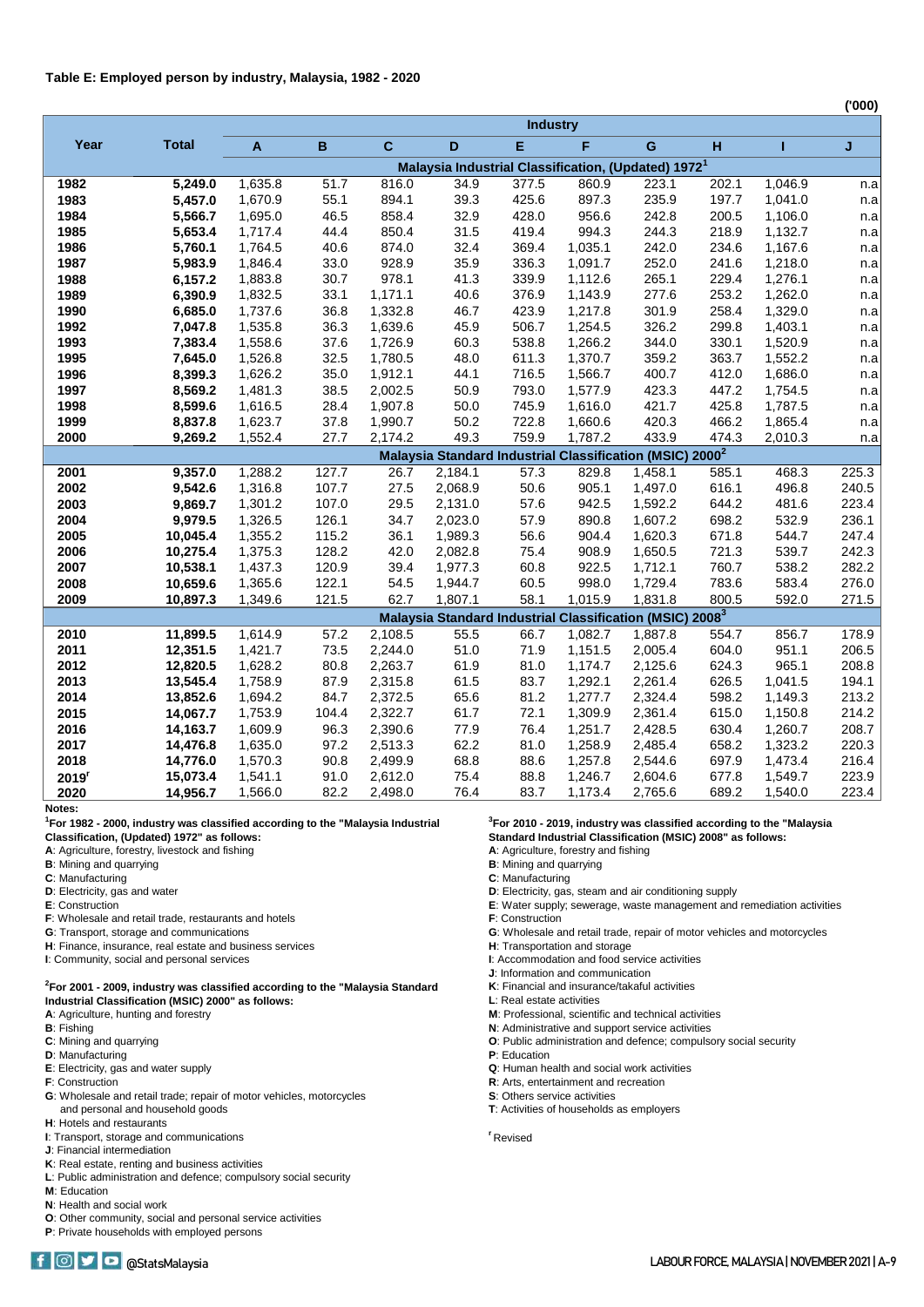|                   |                      |                |              |                |                | <b>Industry</b> |                                                                      |                    |              |                | ι υυυ)         |
|-------------------|----------------------|----------------|--------------|----------------|----------------|-----------------|----------------------------------------------------------------------|--------------------|--------------|----------------|----------------|
| Year              | <b>Total</b>         | $\sf K$        | L            | M              | ${\bf N}$      | $\mathbf{o}$    | P                                                                    | $\pmb{\mathsf{Q}}$ | $\mathbf R$  | S              | T.             |
|                   |                      |                |              |                |                |                 | Malaysia Industrial Classification, (Updated) 1972 <sup>1</sup>      |                    |              |                |                |
| 1982              | 5,249.0              | n.a            | n.a          | n.a            | n.a            | n.a             | n.a                                                                  | n.a                | n.a          | n.a            | n.a            |
| 1983              | 5,457.0              | n.a            | n.a          | n.a            | n.a            | n.a             | n.a                                                                  | n.a                | n.a          | n.a            | n.a            |
| 1984              | 5,566.7              | n.a            | n.a          | n.a            | n.a            | n.a             | n.a                                                                  | n.a                | n.a          | n.a            | n.a            |
| 1985              | 5,653.4              | n.a            | n.a          | n.a            | n.a            | n.a             | n.a                                                                  | n.a                | n.a          | n.a            | n.a            |
| 1986              | 5,760.1              | n.a            | n.a          | n.a            | n.a            | n.a             | n.a                                                                  | n.a                | n.a          | n.a            | n.a            |
| 1987              | 5,983.9              | n.a            | n.a          | n.a            | n.a            | n.a             | n.a                                                                  | n.a                | n.a          | n.a            | n.a            |
| 1988              | 6,157.2              | n.a            | n.a          | n.a            | n.a            | n.a             | n.a                                                                  | n.a                | n.a          | n.a            | n.a            |
| 1989              | 6,390.9              | n.a            | n.a          | n.a            | n.a            | n.a             | n.a                                                                  | n.a                | n.a          | n.a            | n.a            |
| 1990              | 6,685.0              | n.a            | n.a          | n.a            | n.a            | n.a             | n.a                                                                  | n.a                | n.a          | n.a            | n.a            |
| 1992              | 7,047.8              | n.a            | n.a          | n.a            | n.a            | n.a             | n.a                                                                  | n.a                | n.a          | n.a            | n.a            |
| 1993              | 7,383.4              | n.a            | n.a          | n.a            | n.a            | n.a             | n.a                                                                  | n.a                | n.a          | n.a            | n.a            |
| 1995              | 7,645.0              | n.a            | n.a          | n.a            | n.a            | n.a             | n.a                                                                  | n.a                | n.a          | n.a            | n.a            |
| 1996              | 8,399.3              | n.a            | n.a          | n.a            | n.a            | n.a             | n.a                                                                  | n.a                | n.a          | n.a            | n.a            |
| 1997              | 8,569.2              | n.a            | n.a          | n.a            | n.a            | n.a             | n.a                                                                  | n.a                | n.a          | n.a            | n.a            |
| 1998              | 8,599.6              | n.a            | n.a          | n.a            | n.a            | n.a             | n.a                                                                  | n.a                | n.a          | n.a            | n.a            |
| 1999              | 8,837.8              | n.a            | n.a          | n.a            | n.a            | n.a             | n.a                                                                  | n.a                | n.a          | n.a            | n.a            |
| 2000              | 9,269.2              | n.a            | n.a          | n.a            | n.a            | n.a             | n.a                                                                  | n.a                | n.a          | n.a            | n.a            |
|                   |                      |                |              |                |                |                 | Malaysia Standard Industrial Classification (MSIC) 2000 <sup>2</sup> |                    |              |                |                |
| 2001              | 9,357.0              | 348.6          | 664.6        | 508.6          | 173.3          | 190.4           | 219.9                                                                | n.a                | n.a          | n.a            | n.a            |
| 2002              | 9,542.6              | 397.1          | 663.6        | 508.6          | 189.3          | 192.5           | 262.7                                                                | n.a                | n.a          | n.a            | n.a            |
| 2003              | 9,869.7              | 404.2          | 666.5        | 594.3          | 217.3          | 216.1           | 258.0                                                                | n.a                | n.a          | n.a            | n.a            |
| 2004              | 9,979.5              | 458.5          | 684.3        | 610.7          | 198.2          | 231.3           | 260.9                                                                | n.a                | n.a          | n.a            | n.a            |
| 2005              | 10,045.4             | 459.0          | 728.5        | 607.1          | 212.6          | 234.9           | 260.6                                                                | n.a                | n.a          | n.a            | n.a            |
| 2006              | 10,275.4             | 508.4          | 674.1        | 600.1          | 223.2          | 247.1           | 254.7                                                                | n.a                | n.a          | n.a            | n.a            |
| 2007              | 10,538.1             | 558.1          | 716.1        | 632.7          | 238.9          | 266.5           | 272.7                                                                | n.a                | n.a          | n.a            | n.a            |
| 2008              | 10,659.6             | 553.2          | 751.1        | 656.5          | 252.6          | 274.2           | 253.0                                                                | n.a                | n.a          | n.a            | n.a            |
| 2009              | 10,897.3             | 601.9          | 813.9        | 731.4          | 271.7          | 303.3           | 262.5                                                                | n.a                | n.a          | n.a            | n.a            |
|                   |                      |                |              |                |                |                 | Malaysia Standard Industrial Classification (MSIC) 2008 <sup>3</sup> |                    |              |                |                |
| 2010              | 11,899.5             | 323.4          | 58.5         | 285.6          | 359.2          | 787.7<br>750.2  | 779.3<br>782.3                                                       | 280.0              | 91.6         | 182.9          | 285.4          |
| 2011              | 12,351.5             | 319.3<br>322.1 | 61.2<br>68.9 | 328.4<br>307.3 | 448.0<br>532.2 | 696.4           | 784.9                                                                | 384.1<br>414.3     | 87.5<br>84.8 | 181.8<br>190.5 | 225.8<br>202.7 |
| 2012<br>2013      | 12,820.5<br>13,545.4 | 318.9          | 72.7         | 306.8          | 566.9          | 761.4           | 816.6                                                                | 490.0              | 79.4         | 192.4          | 214.8          |
| 2014              | 13,852.6             | 329.1          | 79.7         | 328.8          | 654.3          | 741.7           | 871.4                                                                | 532.9              | 94.1         | 199.1          | 159.1          |
| 2015              | 14,067.7             | 354.4          | 71.2         | 359.3          | 634.8          | 751.0           | 899.0                                                                | 573.1              | 81.7         | 233.1          | 142.3          |
| 2016              | 14,163.7             | 346.9          | 82.4         | 361.8          | 657.0          | 748.2           | 928.7                                                                | 570.3              | 80.9         | 230.8          | 124.7          |
| 2017              | 14,476.8             | 369.0          | 84.5         | 348.1          | 677.2          | 742.2           | 880.3                                                                | 588.0              | 84.3         | 260.1          | 106.9          |
| 2018              | 14,776.0             | 338.6          | 97.2         | 367.7          | 747.6          | 720.2           | 988.7                                                                | 551.2              | 85.6         | 264.8          | 103.9          |
| 2019 <sup>r</sup> | 15,073.4             | 355.1          | 90.3         | 394.7          | 809.2          | 737.1           | 992.1                                                                | 527.7              | 84.0         | 266.1          | 104.3          |
| 2020              | 14,956.7             | 372.1          | 82.1         | 379.3          | 801.9          | 734.9           | 937.6                                                                | 559.6              | 58.2         | 267.0          | 66.1           |
|                   |                      |                |              |                |                |                 |                                                                      |                    |              |                |                |

**Notes:**

- 
- 
- 
- 
- **F**: Wholesale and retail trade, restaurants and hotels **F**: Construction
- 
- **H**: Finance, insurance, real estate and business services **Hence and Stephanisms H**: Transportation and storage in the storage of the storage of the storage of the storage of the storage of the storage of the storage of
- **I**: Community, social and personal services

#### **2 For 2001 - 2009, industry was classified according to the "Malaysia Standard Industrial Classification (MSIC) 2000" as follows:**

- 
- 
- 
- **D**: Manufacturing
- 
- 
- **F**: Construction **R**: Arts, entertainment and recreation **G**: Wholesale and recreation **G**: Wholesale and retail trade: repair of motor vehicles motorcycles **S**: Others service activities **G**: Wholesale and retail trade; repair of motor vehicles, motorcycles and personal and household goods **T**: Activities of households as employers
- **H**: Hotels and restaurants
- **I**: Transport, storage and communications **rate in the control of the control of the control of Revised**
- **J**: Financial intermediation
- **K**: Real estate, renting and business activities
- **L**: Public administration and defence; compulsory social security
- **M**: Education
- **N**: Health and social work
- **O**: Other community, social and personal service activities
- **P**: Private households with employed persons

#### **3 For 2010 - 2019, industry was classified according to the "Malaysia Standard Industrial Classification (MSIC) 2008" as follows:**

- 
- 
- **C**: Manufacturing **C**: Manufacturing
- **D**: Electricity, gas and water **D**: Electricity, gas, steam and air conditioning supply<br> **E**: Construction **E**: Construction
	- **E**: Water supply; sewerage, waste management and remediation activities
	-
- **G**: Transport, storage and communications **G**: Wholesale and retail trade, repair of motor vehicles and motorcycles<br> **H**: Transportation and storage insurance, real estate and business services **HECO H**: Transportation
	-
	-
	- **J**: Information and communication
	- **K**: Financial and insurance/takaful activities
	- **L**: Real estate activities
- **A**: Agriculture, hunting and forestry **M**: Professional, scientific and technical activities<br> **A**: Fishing **M**: Administrative and support service activities
- **B**: Fishing **N**: Administrative and support service activities **C**: Ministrative and support service activities **C**: Mining and quarrying **C**: Mining and quarrying
	- **C**: Public administration and defence; compulsory social security **P**: Education
	-
- **E**: Electricity, gas and water supply **Q**: Human health and social work activities
	-
	-
	-

**('000)**



**<sup>1</sup> For 1982 - 2000, industry was classified according to the "Malaysia Industrial Classification, (Updated) 1972" as follows:**

**A**: Agriculture, forestry, livestock and fishing **A**: Agriculture, forestry and fishing **B**: Mining and quarrying **B**: Mining and quarrying

**B**: Mining and quarrying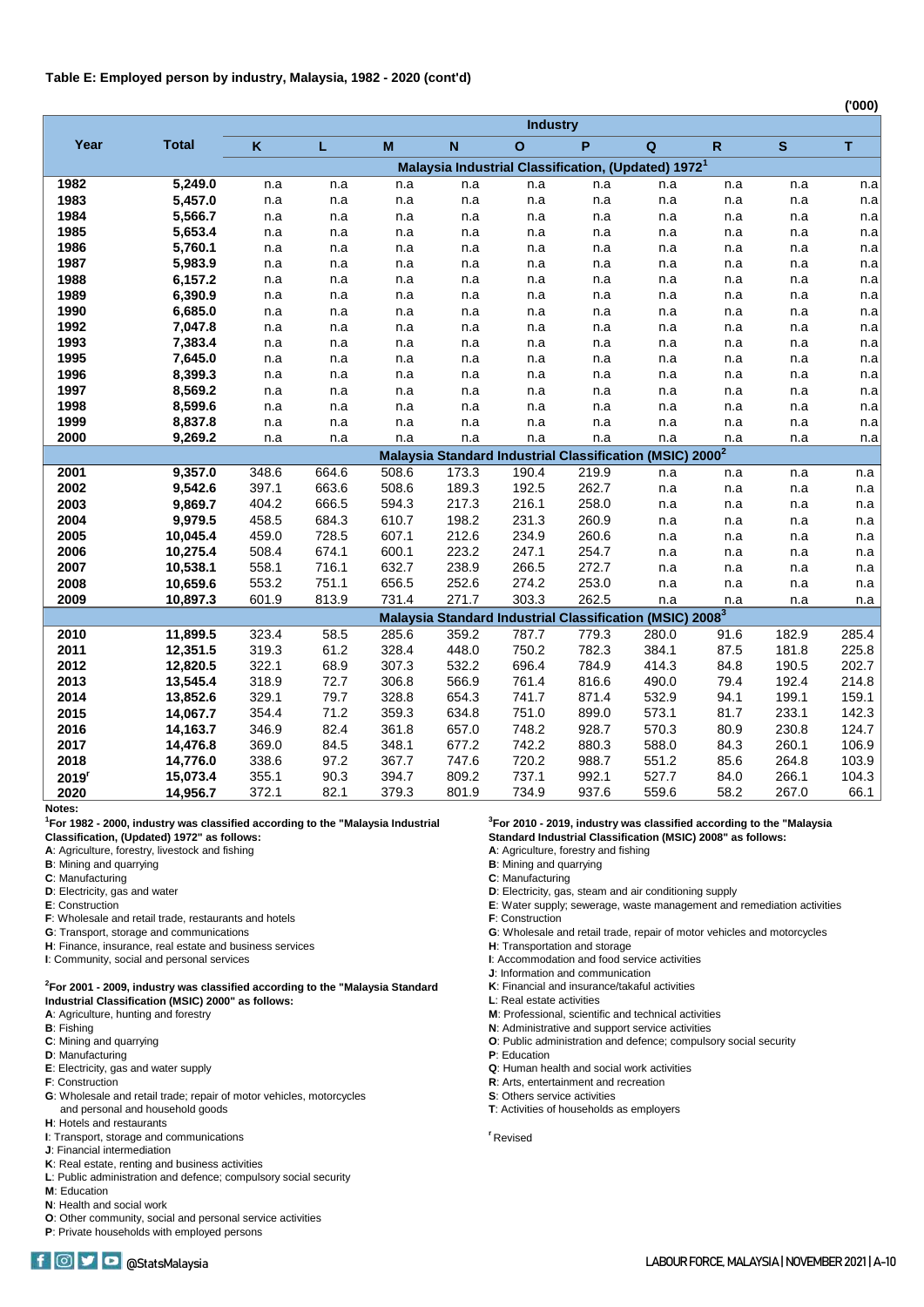#### **Table F: Employed person by status of employment, Malaysia, 1982 - 2020**

|                    |              | (000)                       |                 |         |                                         |  |  |  |  |  |  |
|--------------------|--------------|-----------------------------|-----------------|---------|-----------------------------------------|--|--|--|--|--|--|
|                    |              | <b>Status of Employment</b> |                 |         |                                         |  |  |  |  |  |  |
| <b>Time Series</b> | <b>Total</b> | <b>Employer</b>             | <b>Employee</b> |         | Own Account Worker Unpaid Family Worker |  |  |  |  |  |  |
| 1982               | 5,249.0      | 158.1                       | 3,320.7         | 1,159.8 | 610.4                                   |  |  |  |  |  |  |
| 1983               | 5,457.0      | 175.4                       | 3,447.2         | 1,242.6 | 591.7                                   |  |  |  |  |  |  |
| 1984               | 5,566.7      | 141.4                       | 3,673.4         | 1,130.1 | 621.8                                   |  |  |  |  |  |  |
| 1985               | 5,653.4      | 167.8                       | 3,636.1         | 1,189.8 | 659.5                                   |  |  |  |  |  |  |
| 1986               | 5,760.1      | 180.4                       | 3,560.7         | 1,308.2 | 710.6                                   |  |  |  |  |  |  |
| 1987               | 5,983.9      | 167.9                       | 3,747.9         | 1,280.1 | 788.1                                   |  |  |  |  |  |  |
| 1988               | 6,157.2      | 204.7                       | 3,799.1         | 1,377.1 | 776.3                                   |  |  |  |  |  |  |
| 1989               | 6,390.9      | 154.2                       | 4,164.7         | 1,324.3 | 747.4                                   |  |  |  |  |  |  |
| 1990               | 6,685.0      | 194.6                       | 4,412.4         | 1,383.9 | 694.0                                   |  |  |  |  |  |  |
| 1992               | 7,047.8      | 158.5                       | 5,047.7         | 1,277.3 | 564.2                                   |  |  |  |  |  |  |
| 1993               | 7,383.4      | 209.5                       | 5,272.8         | 1,350.7 | 550.1                                   |  |  |  |  |  |  |
| 1995               | 7,645.0      | 188.1                       | 5,553.3         | 1,396.4 | 506.9                                   |  |  |  |  |  |  |
| 1996               | 8,399.3      | 251.1                       | 6,071.4         | 1,514.2 | 562.6                                   |  |  |  |  |  |  |
| 1997               | 8,569.2      | 222.7                       | 6,380.7         | 1,449.6 | 516.1                                   |  |  |  |  |  |  |
| 1998               | 8,599.6      | 252.7                       | 6,307.9         | 1,521.6 | 517.4                                   |  |  |  |  |  |  |
| 1999               | 8,837.8      | 202.2                       | 6,602.5         | 1,489.1 | 543.9                                   |  |  |  |  |  |  |
| 2000               | 9,269.2      | 275.8                       | 6,882.6         | 1,586.0 | 524.8                                   |  |  |  |  |  |  |
| 2001               | 9,357.0      | 306.8                       | 7,056.2         | 1,514.9 | 478.5                                   |  |  |  |  |  |  |
| 2002               | 9,542.6      | 288.6                       | 7,320.2         | 1,479.8 | 453.9                                   |  |  |  |  |  |  |
| 2003               | 9,869.7      | 333.0                       | 7,523.8         | 1,536.3 | 476.3                                   |  |  |  |  |  |  |
| 2004               | 9,979.5      | 354.7                       | 7,445.0         | 1,678.1 | 501.7                                   |  |  |  |  |  |  |
| 2005               | 10,045.4     | 337.0                       | 7,583.4         | 1,671.7 | 453.2                                   |  |  |  |  |  |  |
| 2006               | 10,275.4     | 396.9                       | 7,632.9         | 1,733.4 | 512.2                                   |  |  |  |  |  |  |
| 2007               | 10,538.1     | 362.5                       | 7,824.0         | 1,831.5 | 520.1                                   |  |  |  |  |  |  |
| 2008               | 10,659.6     | 371.4                       | 7,951.1         | 1,851.1 | 486.0                                   |  |  |  |  |  |  |
| 2009               | 10,897.3     | 399.4                       | 8,153.6         | 1,862.7 | 481.7                                   |  |  |  |  |  |  |
| 2010               | 11,899.5     | 439.3                       | 9,010.2         | 1,954.7 | 495.4                                   |  |  |  |  |  |  |
| 2011               | 12,351.5     | 446.1                       | 9,483.7         | 1,907.4 | 514.3                                   |  |  |  |  |  |  |
| 2012               | 12,820.5     | 476.2                       | 9,620.0         | 2,117.3 | 607.0                                   |  |  |  |  |  |  |
| 2013               | 13,545.4     | 523.9                       | 10,073.5        | 2,316.8 | 631.3                                   |  |  |  |  |  |  |
| 2014               | 13,852.6     | 511.5                       | 10,447.6        | 2,267.2 | 626.3                                   |  |  |  |  |  |  |
| 2015               | 14,067.7     | 568.6                       | 10,395.5        | 2,476.2 | 627.4                                   |  |  |  |  |  |  |
| 2016               | 14,163.7     | 486.4                       | 10,534.2        | 2,522.3 | 620.9                                   |  |  |  |  |  |  |
| 2017               | 14,476.8     | 553.5                       | 10,710.1        | 2,606.7 | 606.4                                   |  |  |  |  |  |  |
| 2018               | 14,776.0     | 547.2                       | 10,700.4        | 2,859.2 | 669.1                                   |  |  |  |  |  |  |
| 2019               | 15,073.4     | 552.9                       | 11,218.3        | 2,724.2 | 578.1                                   |  |  |  |  |  |  |
| 2020               | 14,956.7     | 512.2                       | 11,554.2        | 2,383.0 | 507.4                                   |  |  |  |  |  |  |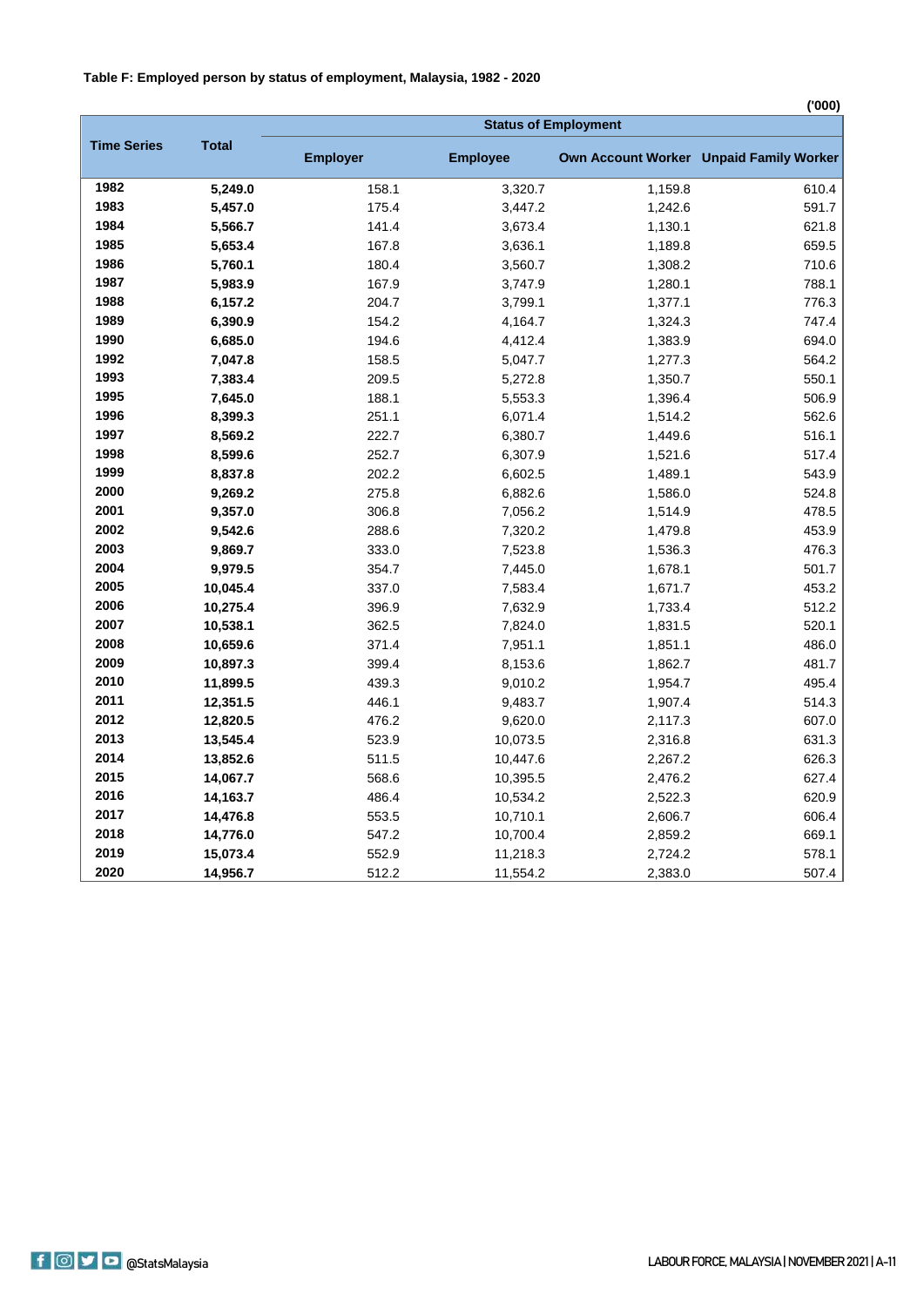#### **Table G: Labour force indicators for selected countries, November 2020 - November 2021**

| <b>Indicators</b>                          | 2020       |            |      |      |            |      |      | 2021 |      |      |            |      |      |                                                   |
|--------------------------------------------|------------|------------|------|------|------------|------|------|------|------|------|------------|------|------|---------------------------------------------------|
|                                            | <b>Nov</b> | <b>Dec</b> | Jan  | Feb  | <b>Mar</b> | Apr  | May  | June | July | Aug  | <b>Sep</b> | Oct  | Nov  | <b>Data Source</b>                                |
| Labour Force Participation Rate (LFPR) (%) |            |            |      |      |            |      |      |      |      |      |            |      |      |                                                   |
| <b>South East Asia</b>                     |            |            |      |      |            |      |      |      |      |      |            |      |      |                                                   |
| <b>Malaysia</b>                            | 68.4       | 68.4       | 68.5 | 68.5 | 68.6       | 68.6 | 68.5 | 68.3 | 68.3 | 68.4 | 68.6       | 68.8 | 68.9 | <b>DOSM</b>                                       |
| Thailand                                   | 68.7       | 69.3       | n.a. | n.a. | n.a.       | n.a. | n.a. | n.a. | n.a. | n.a. | n.a.       | n.a. | n.a. | <b>National Statistical</b><br>Office             |
| Philipphine                                | n.a.       | n.a.       | 60.5 | 63.5 | 65.0       | 63.2 | 64.6 | 65.0 | 59.8 | 63.6 | 63.3       | 62.6 | 64.2 | <b>Philippine Statistics</b><br>Authority         |
| <b>East Asia</b>                           |            |            |      |      |            |      |      |      |      |      |            |      |      |                                                   |
| Hong Kong                                  | 59.6       | 59.6       | 59.5 | 59.5 | 59.6       | 59.6 | 59.6 | 59.5 | 59.5 | 59.5 | 59.3       | 59.1 | 58.9 | <b>Census and Statistics</b><br>Department        |
| Taiwan                                     | 59.2       | 59.1       | 59.1 | 59.1 | 59.1       | 59.2 | 58.8 | 58.8 | 59.0 | 59.0 | 58.9       | 59.0 | 59.1 | <b>National Statistics</b><br>Republic of China   |
| South Korea                                | 62.8       | 61.6       | 60.9 | 61.6 | 62.5       | 63.0 | 63.7 | 63.7 | 63.4 | 62.8 | 63.0       | 63.2 | 63.1 | Statistics Korea                                  |
| Japan                                      | 62.3       | 62.0       | 61.8 | 61.9 | 61.9       | 62.2 | 62.2 | 62.4 | 62.5 | 62.4 | 62.3       | 62.0 | 62.0 | Statistics Bureau of<br>Japan                     |
| Oceania                                    |            |            |      |      |            |      |      |      |      |      |            |      |      |                                                   |
| Australia                                  | 66.0       | 66.0       | 66.0 | 66.1 | 66.3       | 66.0 | 66.2 | 66.2 | 66.0 | 65.2 | 64.5       | 64.6 | 66.1 | <b>ABS</b>                                        |
| <b>North America</b><br><b>USA</b>         | 61.5       | 61.5       | 61.4 | 61.4 | 61.5       | 61.7 | 61.6 | 61.6 | 61.7 | 61.7 | 61.6       | 61.6 | 61.8 | <b>BLS</b>                                        |
| Canada                                     | 65.1       | 65.0       | 64.7 | 64.7 | 65.2       | 64.9 | 64.6 | 65.2 | 65.2 | 65.1 | 65.5       | 65.3 | 65.3 | <b>Statistics Canada</b>                          |
| Europe                                     |            |            |      |      |            |      |      |      |      |      |            |      |      |                                                   |
| United Kingdom                             | 79.1       | 78.9       | 78.7 | 78.8 | 78.6       | 78.6 | 78.7 | 78.9 | 78.9 | 78.9 | 78.9       | 78.8 | n.a. | <b>ONS</b>                                        |
| Sweden                                     | 73.8       | 74.0       | 73.0 | 73.3 | 73.5       | 73.7 | 73.8 | 74.0 | 74.1 | 74.1 | 74.2       | 74.2 | 74.3 | <b>Statistics Sweden</b>                          |
| Finland                                    | 65.1       | 64.7       | 65.0 | 65.5 | 65.9       | 66.4 | 69.7 | 70.3 | 68.9 | 67.1 | 65.9       | 66.3 | 66.1 | <b>Statistics Finland</b>                         |
| Russia                                     | 62.3       | 62.2       | 62.0 | 62.1 | 62.1       | 62.2 | n.a. | n.a. | n.a. | n.a. | n.a.       | n.a. | n.a. | Trading economics                                 |
| Italy                                      | 64.2       | 63.9       | 63.0 | 63.0 | 63.2       | 63.8 | 64.0 | 64.2 | 64.5 | 64.2 | 64.3       | 64.8 | n.a. | National Institute of<br><b>Statistics</b>        |
| Netherland                                 | 71.3       | 71.3       | 71.2 | 71.4 | 71.1       | 71.1 | 71.1 | 71.4 | 71.6 | 71.8 | 71.9       | 72.0 | 72.0 | <b>Statistics Netherlands</b>                     |
| Unemployment rate (%)                      |            |            |      |      |            |      |      |      |      |      |            |      |      |                                                   |
| <b>South East Asia</b>                     |            |            |      |      |            |      |      |      |      |      |            |      |      |                                                   |
| <b>Malaysia</b>                            | 4.8        | 4.8        | 4.9  | 4.8  | 4.7        | 4.6  | 4.5  | 4.8  | 4.8  | 4.6  | 4.5        | 4.3  | 4.3  | <b>DOSM</b>                                       |
| Thailand                                   | 2.0        | 1.5        | n.a. | n.a. | n.a.       | n.a. | n.a. | n.a. | n.a. | n.a. | n.a.       | n.a. | n.a. | <b>National Statistical</b><br>Office             |
| Philipphine                                | n.a.       | n.a.       | 8.7  | 8.8  | 7.1        | 8.7  | 7.7  | 7.7  | 6.9  | 8.1  | 8.9        | 7.4  | 6.5  | <b>Philippine Statistics</b><br>Authority         |
| <b>East Asia</b>                           |            |            |      |      |            |      |      |      |      |      |            |      |      |                                                   |
| Hong Kong                                  | 6.3        | 6.6        | 7.0  | 7.2  | 6.8        | 6.4  | 6.0  | 5.5  | 5.0  | 4.7  | 4.5        | 4.3  | 4.1  | <b>Census and Statistics</b><br>Department        |
| Taiwan                                     | 3.8        | 3.7        | 3.7  | 3.7  | 3.7        | 3.6  | 4.1  | 4.8  | 4.5  | 4.2  | 4.0        | 3.8  | 3.7  | <b>National Statistics</b><br>Republic of China   |
| South Korea                                | 3.4        | 4.1        | 5.7  | 4.9  | 4.3        | 4.0  | 4.0  | 3.8  | 3.2  | 2.6  | 2.7        | 2.8  | 2.6  | <b>Statistics Korea</b>                           |
| Japan                                      | 3.0        | 3.0        | 2.9  | 2.9  | 2.6        | 2.8  | 3.0  | 2.9  | 2.8  | 2.8  | 2.8        | 2.7  | 2.8  | Statistics Bureau of<br>Japan                     |
| Oceania                                    |            |            |      |      |            |      |      |      |      |      |            |      |      |                                                   |
| Australia                                  | 6.8        | 6.6        | 6.4  | 5.9  | 5.7        | 5.5  | 5.1  | 4.9  | 4.6  | 4.5  | 4.6        | 5.2  | 4.6  | <b>ABS</b>                                        |
| <b>North America</b>                       |            |            |      |      |            |      |      |      |      |      |            |      |      |                                                   |
| <b>USA</b>                                 | 6.7        | 6.7        | 6.3  | 6.2  | 6.0        | 6.1  | 5.8  | 5.9  | 5.4  | 5.2  | 4.8        | 4.6  | 4.2  | <b>BLS</b>                                        |
| Canada                                     | 8.6        | 8.8        | 9.4  | 8.2  | 7.5        | 8.1  | 8.2  | 7.8  | 7.5  | 7.1  | 6.9        | 6.7  | 6.0  | <b>Statistics Canada</b>                          |
| <b>Europe</b>                              |            |            |      |      |            |      |      |      |      |      |            |      |      |                                                   |
| United Kingdom                             | 5.1        | 5.2        | 5.1  | 5.0  | 4.9        | 4.8  | 4.8  | 4.7  | 4.6  | 4.5  | 4.3        | 4.2  | n.a. | <b>ONS</b>                                        |
| Sweden                                     | 8.8        | 8.8        | 9.0  | 9.0  | 9.0        | 9.0  | 9.0  | 9.0  | 8.9  | 8.8  | 8.8        | 8.7  | 8.5  | <b>Statistics Sweden</b>                          |
| Finland                                    | 7.0        | 7.6        | 8.8  | 8.3  | 8.2        | 9.6  | 10.3 | 7.6  | 7.1  | 6.5  | 7.0        | 6.0  | 6.0  | <b>Statistics Finland</b>                         |
| Russia                                     | 6.1        | 5.9        | 5.8  | 5.7  | 5.4        | 5.2  | 4.9  | 4.8  | 4.5  | 4.4  | 4.3        | 4.3  | 4.3  | <b>Federal State</b><br><b>Statistics Service</b> |
| Italy                                      | 8.9        | 9.0        | 10.3 | 10.2 | 10.1       | 10.7 | 10.5 | 9.7  | 9.3  | 9.3  | 9.2        | 9.4  | n.a. | National Institute of<br><b>Statistics</b>        |
| Netherland                                 | 4.0        | 3.9        | 3.6  | 3.6  | 3.5        | 3.4  | 3.3  | 3.2  | 3.1  | 3.2  | 3.1        | 2.9  | 2.7  | <b>Statistics Netherlands</b>                     |
| <b>Note</b>                                |            |            |      |      |            |      |      |      |      |      |            |      |      |                                                   |

n.a. not available